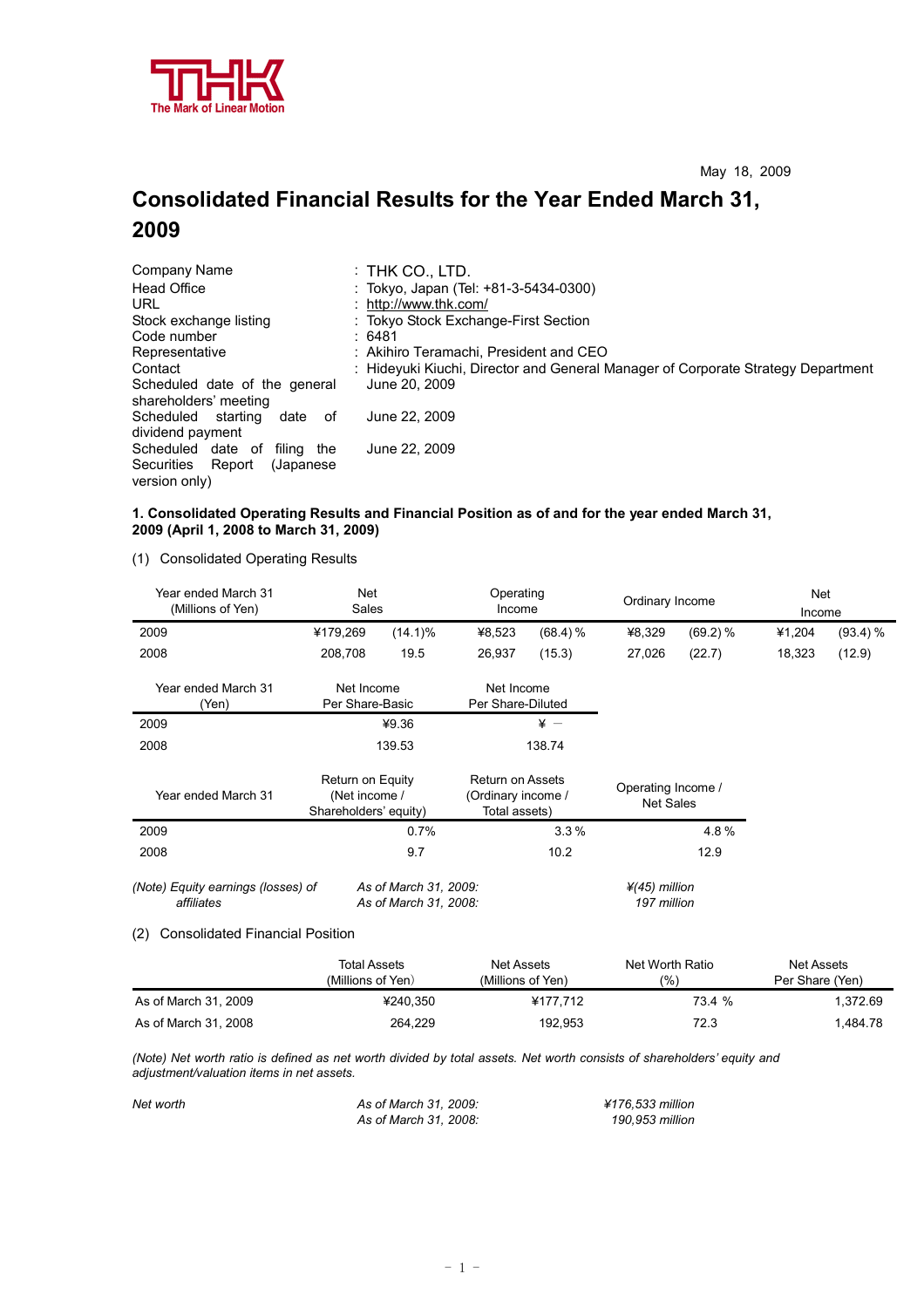## (3) Consolidated Cash Flows

| Year ended March 31<br>(Millions of Yen) | Net Cash Provided by<br><b>Operating Activities</b> | Net Cash Used in<br><b>Investing Activities</b> | Net Cash Provided by<br>(Used in) Financing<br>Activities | Cash and Cash<br>Equivalents,<br>End of Year |
|------------------------------------------|-----------------------------------------------------|-------------------------------------------------|-----------------------------------------------------------|----------------------------------------------|
| 2009                                     | ¥25.192                                             | ¥(19,078)                                       | ¥11.030                                                   | ¥64.130                                      |
| 2008                                     | 19.381                                              | (32, 354)                                       | (29, 975)                                                 | 49.810                                       |

## **2. Dividends**

|                  | Dividend Per Share (Yen)                     |                                             |                                               |          |       |  |
|------------------|----------------------------------------------|---------------------------------------------|-----------------------------------------------|----------|-------|--|
|                  | <b>First Quarter</b><br>end as of<br>June 30 | Second Quarter<br>end as of<br>September 30 | <b>Third Quarter</b><br>end as of<br>March 31 | Year end | Total |  |
| 2008 (Actual)    |                                              | 18.00                                       |                                               | 18.00    | 36.00 |  |
| 2009 (Actual)    |                                              | 12.00                                       |                                               | 8.00     | 20.00 |  |
| 2010 (Projected) |                                              | 7.50                                        |                                               | 7.50     | 15.00 |  |

|                  | Total Amount of<br>Dividends for<br>the year<br>(Millions of Yen) | Payment Ratio<br>(Consolidated) | Cash Dividends<br>/ Net Assets |
|------------------|-------------------------------------------------------------------|---------------------------------|--------------------------------|
| 2008 (Actual)    | 4,675                                                             | 25.8%                           | 2.5%                           |
| 2009 (Actual)    | 2.572                                                             | 213.7%                          | 1.4%                           |
| 2010 (Projected) | n/a                                                               |                                 | n/a                            |

## **3. Consolidated Segment Information**

## (1) Business segment

|                                                            | Sales<br>(Millions of Yen) |         | Operating Income (Loss)<br>(Millions of Yen) |          |
|------------------------------------------------------------|----------------------------|---------|----------------------------------------------|----------|
| Year ended March 31                                        | 2009                       | 2008    | 2009                                         | 2008     |
| Industrial Equipment-Related Business                      | 144.336                    | 168.286 | 19.934                                       | 36.282   |
| <b>Transportation Equipment-Related</b><br><b>Business</b> | 34.932                     | 40.422  | (4,526)                                      | (2,220)  |
| Corporate/Elimination                                      |                            |         | (6,885)                                      | (7, 124) |
| Consolidated                                               | 179.269                    | 208.708 | 8.523                                        | 26.937   |

## (2) Geographical segment

|                       | Sales<br>(Millions of Yen) |           | Operating Income (Loss)<br>(Millions of Yen) |          |
|-----------------------|----------------------------|-----------|----------------------------------------------|----------|
| Year ended March 31   | 2009                       | 2008      | 2009                                         | 2008     |
| Japan                 | 161.227                    | 180,322   | 13.652                                       | 27,909   |
| The Americas          | 23.977                     | 25,531    | 1.352                                        | 1,439    |
| Europe                | 24.962                     | 25.524    | 1.048                                        | 3,492    |
| Asia and other        | 20.355                     | 14.557    | 321                                          | 1,296    |
| Corporate/Elimination | (51, 253)                  | (37, 227) | (7, 851)                                     | (7, 199) |
| Consolidated          | 179.269                    | 208.708   | 8.523                                        | 26.937   |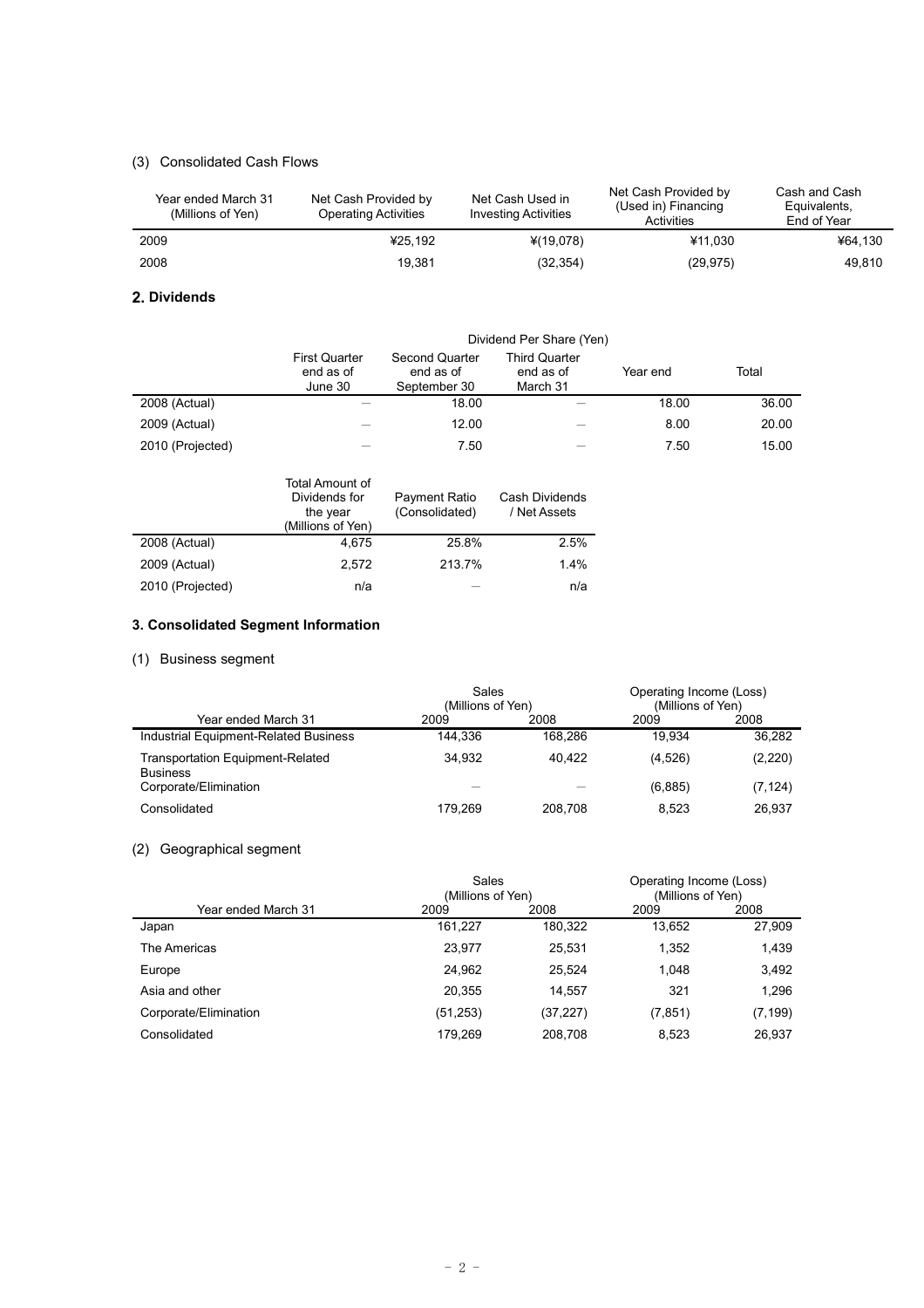## (3) Overseas sales

| Year ended March 31 | 2009            |       | 2008            |       |
|---------------------|-----------------|-------|-----------------|-------|
|                     | Millions of Yen | %     | Millions of Yen | %     |
| The Americas        | 23,266          | 13.0  | 26,000          | 12.5  |
| Europe              | 24,915          | 13.9  | 25.236          | 12.1  |
| Asia and other      | 21,520          | 12.0  | 21.150          | 10.1  |
| Total               | 69.702          | 38.9  | 72.387          | 34.7  |
| Consolidated        | 179.269         | 100.0 | 208.708         | 100.0 |

## **4. Forecasts for the year ending March 31, 2010 (April 1, 2009 to March 31, 2010)**

|                                             | <b>Net</b><br>Sales<br>(Millions of Yen) | Operating<br>Income (Loss)<br>(Millions of Yen) | Ordinary<br>Income (Loss)<br>(Millions of Yen) | <b>Net</b><br>Income (Loss)<br>(Millions of Yen) | Net Income<br>(Loss) per<br>Share (Yen) |
|---------------------------------------------|------------------------------------------|-------------------------------------------------|------------------------------------------------|--------------------------------------------------|-----------------------------------------|
| Second Quarter ending<br>September 30, 2009 |                                          |                                                 |                                                |                                                  |                                         |
| (amount)                                    | ¥48.000                                  | $*(10,000)$                                     | $*(9,300)$                                     | $*(9,500)$                                       | $*(73.87)$                              |
| (percentage)                                | $(54.6)\%$                               | $-$ %                                           | $-$ %                                          | $-$ %                                            | n/a                                     |
|                                             | <b>Net</b><br>Sales<br>(Millions of Yen) | Operating<br>Income (Loss)<br>(Millions of Yen) | Ordinary<br>Income (Loss)<br>(Millions of Yen) | <b>Net</b><br>Income (Loss)<br>(Millions of Yen) | Net Income<br>(Loss) per<br>Share (Yen) |
| Year ending March 31,<br>2010               |                                          |                                                 |                                                |                                                  |                                         |
| (amount)                                    | ¥110.000                                 | $*(15,000)$                                     | ¥(14,300)                                      | ¥(14,500)                                        | 4(112.75)                               |
| (percentage)                                | (38.6)%                                  | $-$ %                                           | $-$ %                                          | $-$ %                                            | n/a                                     |

*(Note) The above forecasts are based upon the information currently available at the time of the announcement of this report. Actual performance may differ from the estimates due to various unforeseen factors.*

#### **5**.**Other Financial Information**

- (1) Significant change in scope of consolidation: None
- (2) Changes in accounting policy/treatment/presentation manner due to:

| a. Changes in accounting standards | Please refer to "6. Accounting Changes" |
|------------------------------------|-----------------------------------------|
| b. Other changes                   | Please refer to "6. Accounting Changes" |

(3) Number of shares

| а. | Common stock issued, including treasury<br>stock, as of: | March 31, 2009                   | (shares)<br>133,856,903 |
|----|----------------------------------------------------------|----------------------------------|-------------------------|
|    |                                                          | March 31, 2008                   | 133,856,903             |
| b. | Treasury stock as of:                                    | March 31, 2009<br>March 31, 2008 | 5,252,712<br>5,249,554  |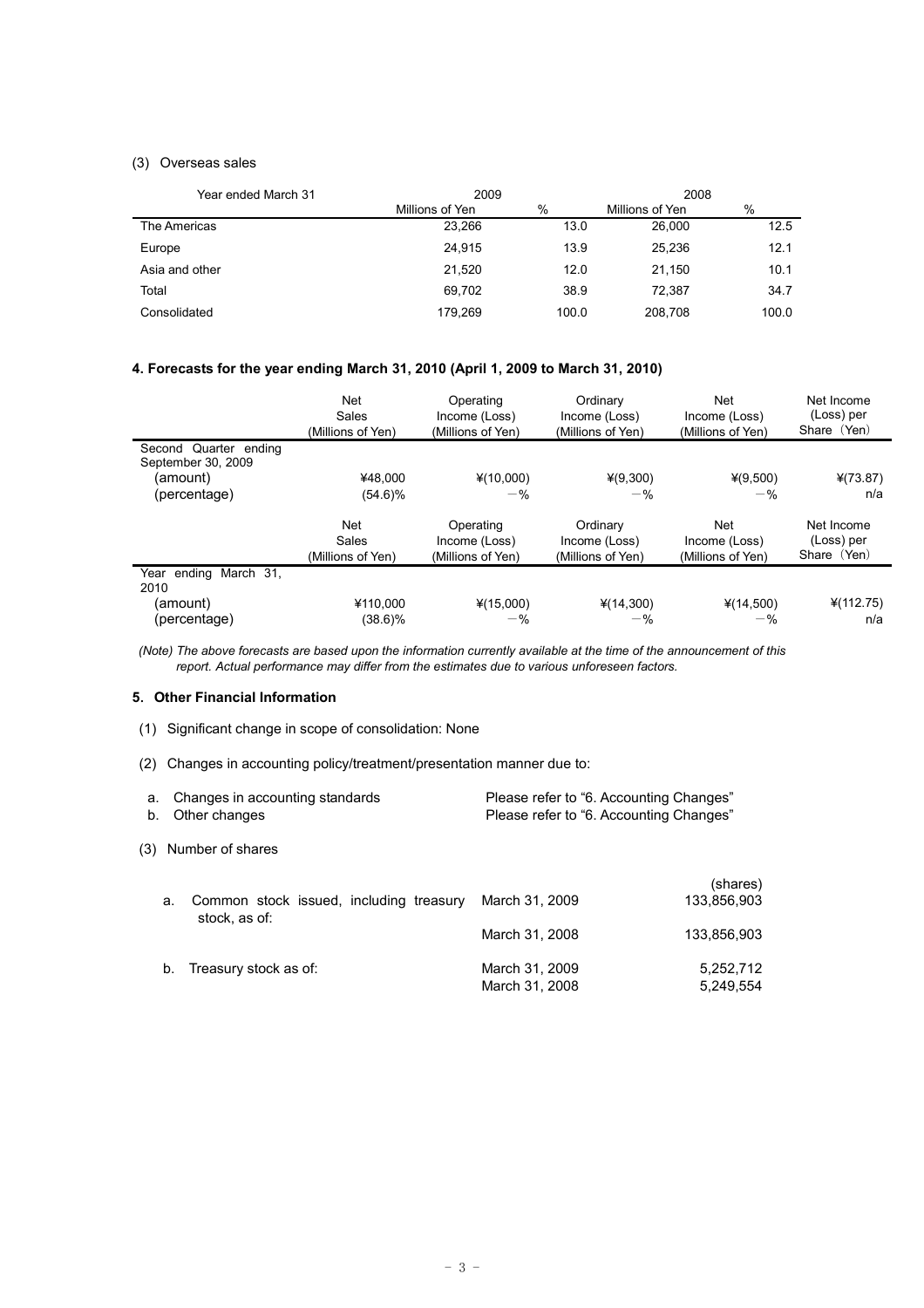#### **6. Accounting Changes**

(1) Prior to April 1, 2008, inventories had been stated at cost, determined principally by the cost method. On July 5, 2006, the ASBJ issued ASBJ Statement No. 9, "Accounting Standard for Measurement of Inventories," which is effective for fiscal years beginning on or after April 1, 2008 with early adoption permitted. This standard requires that inventories held for sale in the ordinary course of business be measured at the lower of cost or net selling value, which is defined as the selling price less additional estimated manufacturing costs and estimated direct selling expenses.

The Company adopted the new accounting standard for measurement of inventories as of April 1, 2008. The effect of adopting this accounting standard was to decrease gross profit, operating income, ordinary income, and income before income taxes and minority interests for the year ended March 31, 2009 by ¥698 million.

- (2) Prior to April 1, 2008, under Japanese accounting standards, a company could use the financial statements of its foreign subsidiaries which had been prepared in accordance with generally accepted accounting principles in their respective jurisdictions for its consolidation process unless they were clearly unreasonable. On May 17, 2006, the ASBJ issued ASBJ Practical Issues Task Force No. 18, "Practical Solution on Unification of Accounting Policies Applied to Foreign Subsidiaries for the Consolidated Financial Statements." The new standard prescribes: (1) the accounting policies and procedures applied to a parent company and its subsidiaries for similar transactions and events under similar circumstances should in principle be unified for the preparation of the consolidated financial statements, (2) financial statements prepared by foreign subsidiaries in accordance with either International Financial Reporting Standards or the generally accepted accounting principles in the United States tentatively may be used for the consolidation process, (3) however, the following items should be adjusted in the consolidation process so that net income is accounted for in accordance with Japanese accounting standards unless they are immaterial;
	- (a) Amortization of goodwill
	- (b) Actuarial gains and losses of defined benefit plans recognized outside profit or loss
	- (c) Capitalization of intangible assets arising from development phases
	- (d) Fair value measurement of investment properties, and the revaluation model for property, plant and equipment, and intangible assets
	- (e) Retrospective application when accounting policies are changed
	- (f) Accounting for net income attributable to a minority interest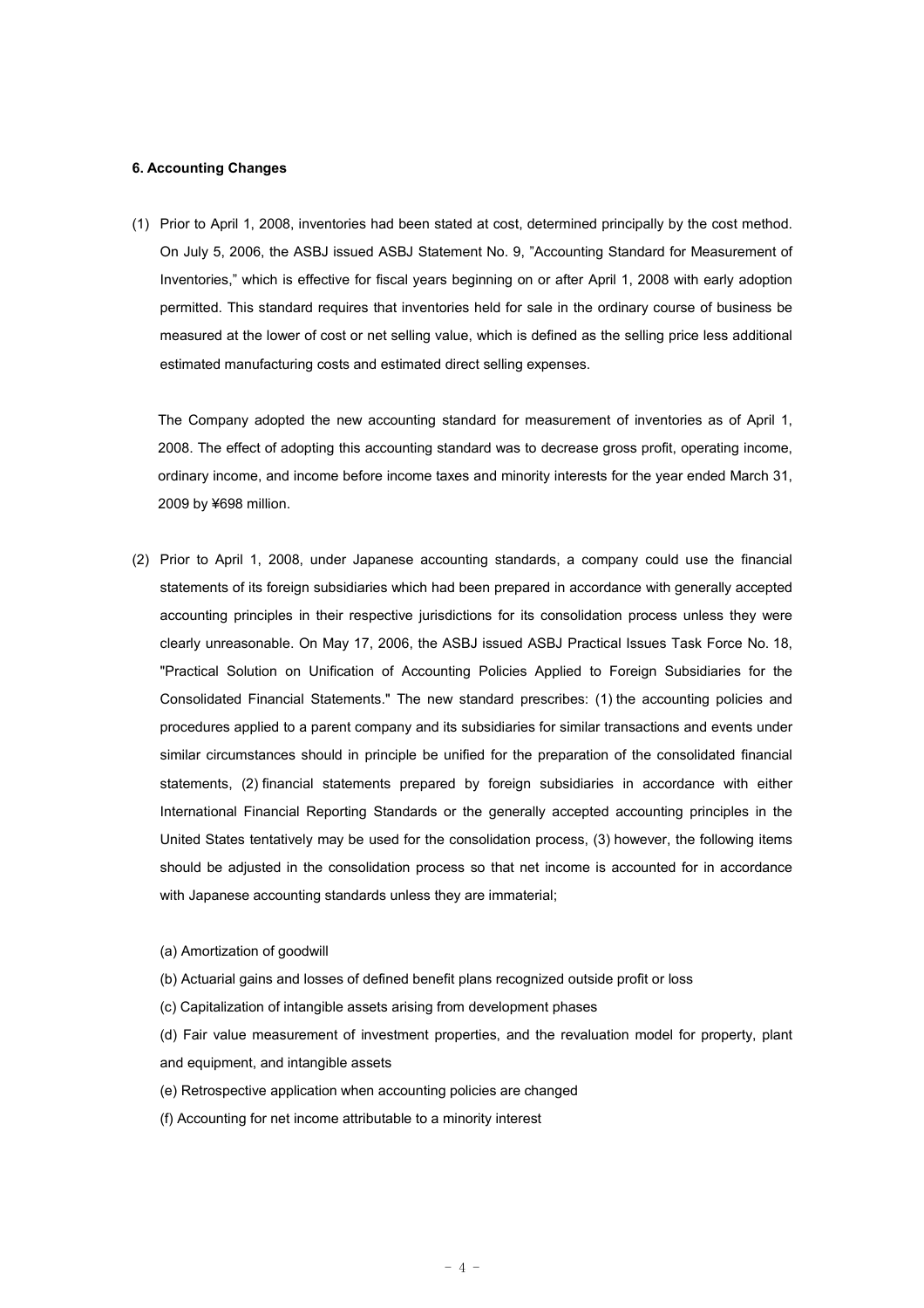The new task force is effective for fiscal years beginning on or after April 1, 2008 with early adoption permitted. The Company adopted the new accounting standard as of April 1, 2008. This accounting change did not have a material effect on the accompanying consolidated statements of income. However, ¥73 million was added up to the beginning balance of retained earnings as of April 1, 2008 due to effect of this accounting change.

(3) On March 30, 2007, the ASBJ issued ASBJ Statement No. 13, "Accounting Standard for Lease Transactions," which revised the existing accounting standard for lease transactions issued on June 17, 1993. The revised accounting standard for lease transactions is effective for fiscal years beginning on or after April 1, 2008 with early adoption permitted.

Under the existing accounting standard, finance leases that deem to transfer ownership of the leased property to the lessee are to be capitalized. However, other finance leases are permitted to be accounted for as operating lease transactions if certain "as if capitalized" information is disclosed in the notes to the lessee's financial statements. The revised accounting standard requires that all finance lease transactions be capitalized recognizing lease assets and lease obligations in the balance sheet.

The Company adopted this revised accounting standard as of April 1, 2008. This accounting change did not have a material effect on the accompanying consolidated statements of income. Depreciation of lease assets of the Company is computed by the straight-line method over the leasing period with no residual value.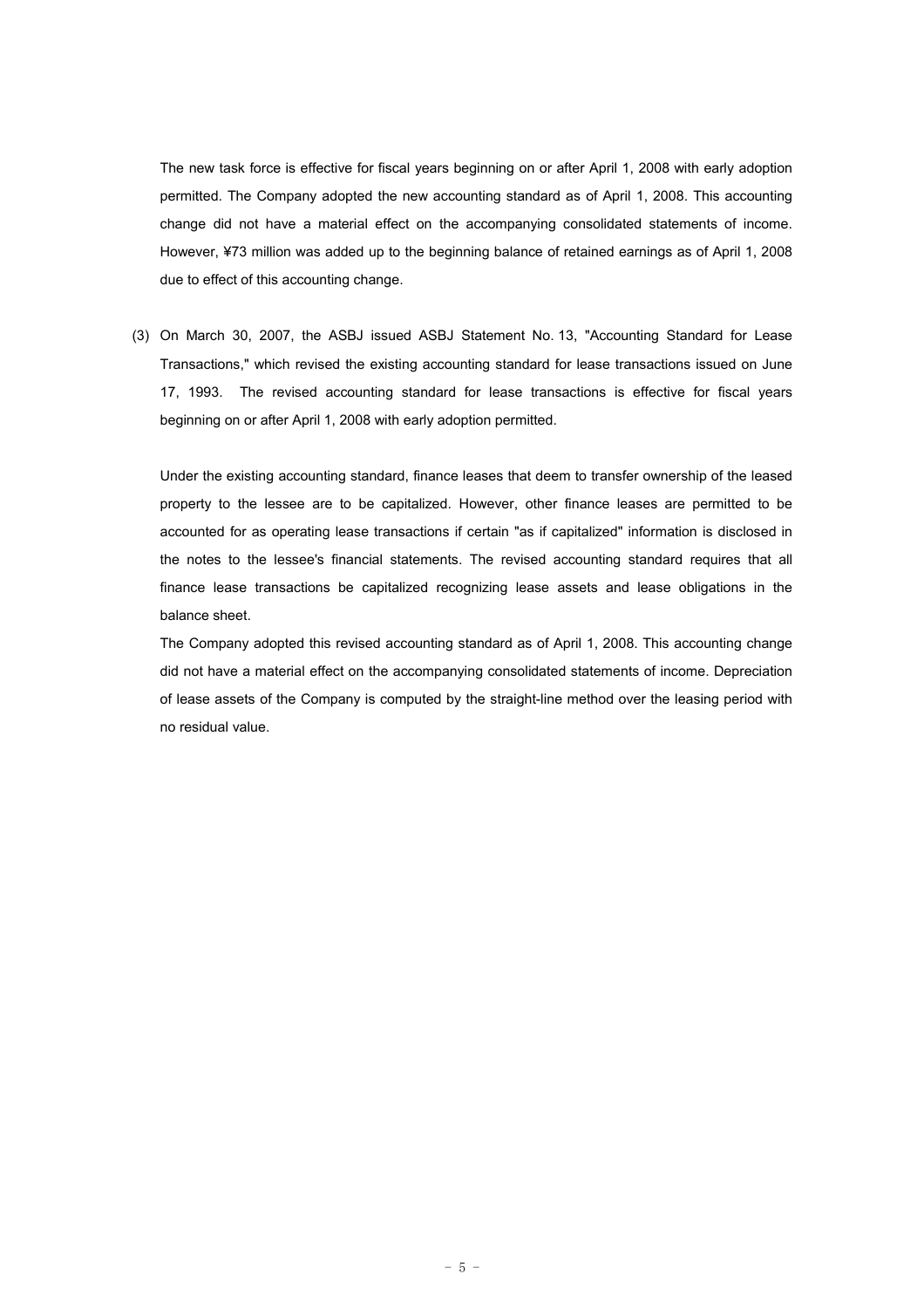## **For reference: Outline of non-consolidated financial statements**

#### **1. Non-Consolidated operating results and financial position as of and for the year ended March 31, 2009 (April 1, 2008 to March 31, 2009) are as follows:**

## (1) Operating Results

| Year Ended March 31<br>(Millions of Yen) | <b>Net</b><br>Sales           |          | Operating<br>Income             |            | Ordinary Income |          | <b>Net</b><br>Income |          |
|------------------------------------------|-------------------------------|----------|---------------------------------|------------|-----------------|----------|----------------------|----------|
| 2009                                     | ¥112,519                      | (20.4) % | ¥8,142                          | (62.9) %   | ¥7.447          | (70.2) % | ¥3,261               | (82.7) % |
| 2008                                     | 141.275                       | (1.8)    | 21,929                          | (23.5)     | 24,988          | (18.4)   | 18.819               | 4.6      |
| Year Ended March 31<br>(Yen)             | Net Income<br>Per Share-Basic |          | Net Income<br>Per Share-Diluted |            |                 |          |                      |          |
| 2009                                     |                               | ¥23.51   |                                 | $\angle$ + |                 |          |                      |          |
| 2008                                     |                               | 143.31   |                                 | 142.49     |                 |          |                      |          |

#### (2) Financial Position

|                      | Total Assets<br>(Millions of Yen) | Net Assets<br>(Millions of Yen) | Net Worth Ratio<br>(%) | Net Assets<br>Per Share (Yen) |
|----------------------|-----------------------------------|---------------------------------|------------------------|-------------------------------|
| As of March 31, 2009 | ¥222.076                          | ¥176.677                        | 79.6 %                 | 1.373.77                      |
| As of March 31, 2008 | 226.072                           | 177.582                         | 78.6                   | 1,380.78                      |

*(Note) Net worth ratio is defined as net worth divided by total assets. Net worth consists of shareholders' equity and adjustment/valuation items in net assets.*

| Net worth | As of March 31, 2009: | ¥176.677 million |
|-----------|-----------------------|------------------|
|           | As of March 31, 2008: | 177.582 million  |

## **2. Non-Consolidated forecasts for the year ending March 31, 2010 (April 1, 2009 to March 31, 2010)**

|                                             | Net<br>Sales<br>(Millions of Yen)        | Operating<br>Income (Loss)<br>(Millions of Yen) | Ordinary<br>Income (Loss)<br>(Millions of Yen) | Net<br>Income (Loss)<br>(Millions of Yen) | Net Income<br>(Loss) per<br>Share (Yen) |
|---------------------------------------------|------------------------------------------|-------------------------------------------------|------------------------------------------------|-------------------------------------------|-----------------------------------------|
| Second Quarter ending<br>September 30, 2009 |                                          |                                                 |                                                |                                           |                                         |
| (amount)                                    | ¥25.000                                  | $*(5,200)$                                      | $*(5,200)$                                     | ¥(5,400)                                  | $*(42.00)$                              |
| (percentage)                                | $(65.3)\%$                               | $-$ %                                           | $-$ %                                          | $-$ %                                     | n/a                                     |
|                                             | <b>Net</b><br>Sales<br>(Millions of Yen) | Operating<br>Income (Loss)<br>(Millions of Yen) | Ordinary<br>Income (Loss)<br>(Millions of Yen) | Net<br>Income (Loss)<br>(Millions of Yen) | Net Income<br>(Loss) per<br>Share (Yen) |
| Year ending March 31,<br>2010               |                                          |                                                 |                                                |                                           |                                         |
| (amount)<br>(percentage)                    | ¥60.000<br>$(46.7)\%$                    | $*(7,200)$<br>$-$ %                             | $*(7,200)$<br>$-$ %                            | ¥(7,500)<br>$-$ %                         | $*(58.32)$<br>n/a                       |

*(Note) The above forecasts are based upon the information currently available at the time of the announcement of this report. Actual performance may differ from the estimates due to various unforeseen factors.*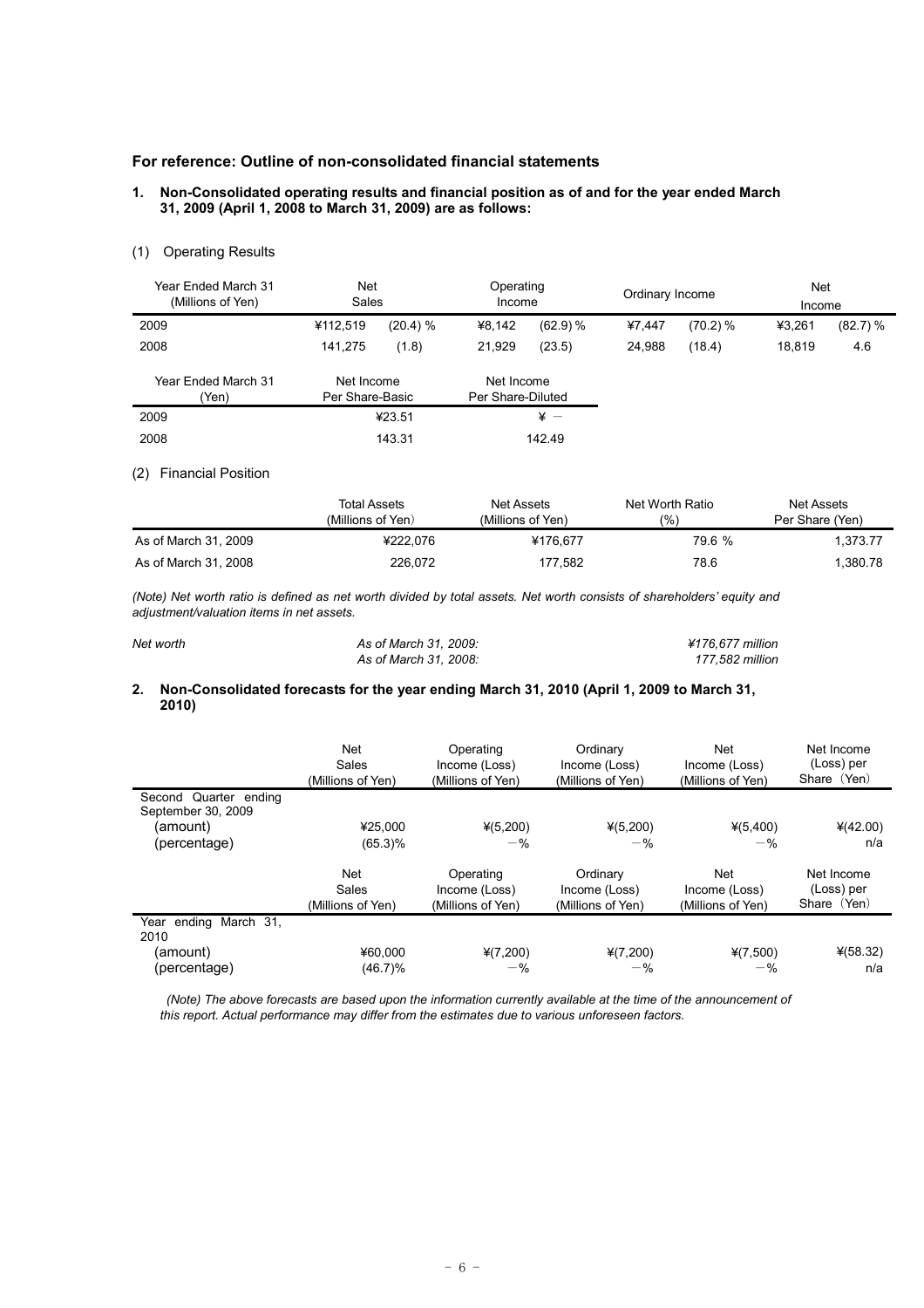## **Management's Discussion and Analysis**

#### **1. Operating results (From April 1, 2008 to March 31, 2009)**

### **(1) Summary of Overall Performance**

From the onset of this consolidated fiscal year, the unstable financial market triggered by the subprime loan problem has caused the mood of slowdown to spread across the world economies. The financial anxiety, which was amplified by the failure of U.S. major financial institutions, rippled across the real economy in the latter half of the fiscal year. In Japan, exports and capital investments, which saw a steady growth up until the crisis, decreased causing its economy to fall into a recession. In the overseas economies, emerging countries that had been experiencing growth such as China have also turned downward along with developed countries.

Under these circumstances, the THK group has made continuous efforts to strengthen its structure to be able to expand its business performance stably over a long-term, while mitigating business risks such as external environment changes by enlarging its business areas through initiatives as "Full-scale Globalization" and "development into new business areas". However, as a result of the decline in market demands caused by changes in the external environment beyond those anticipated, net sales for this consolidated fiscal year stood at ¥179,269 million, a decrease of ¥29,439 million or 14.1% as compared to the previous consolidated fiscal year.

On the cost front, the THK group made continuous efforts to enhance its productivity such as raw materials' yield percentage improvement and production lead-time reduction as well as to reduce costs by reviewing operating hours. The cost to sales ratio, however, rose 5.6% from a year earlier to 73.0% due to higher raw material prices and to decreasing sales triggered by the drastic changes in the external economic environment in the latter half of the consolidated fiscal year.

Selling, general and administrative expenses went down ¥1,297 million from the previous consolidated fiscal year mainly due to reduced bonuses to directors and corporate auditors, decreases in salaries brought about by adjusting the working hours, and decreases in logistics expenses as a result of declined sales. The ratio to net sales, however, rose 2.5% from a year earlier to 22.2% due to the decrease in sales. As a result, operating income decreased by ¥18,414 million (68.4%) to ¥8,523 million and its ratio to net sales dropped by 8.1% from a year earlier to 4.8%.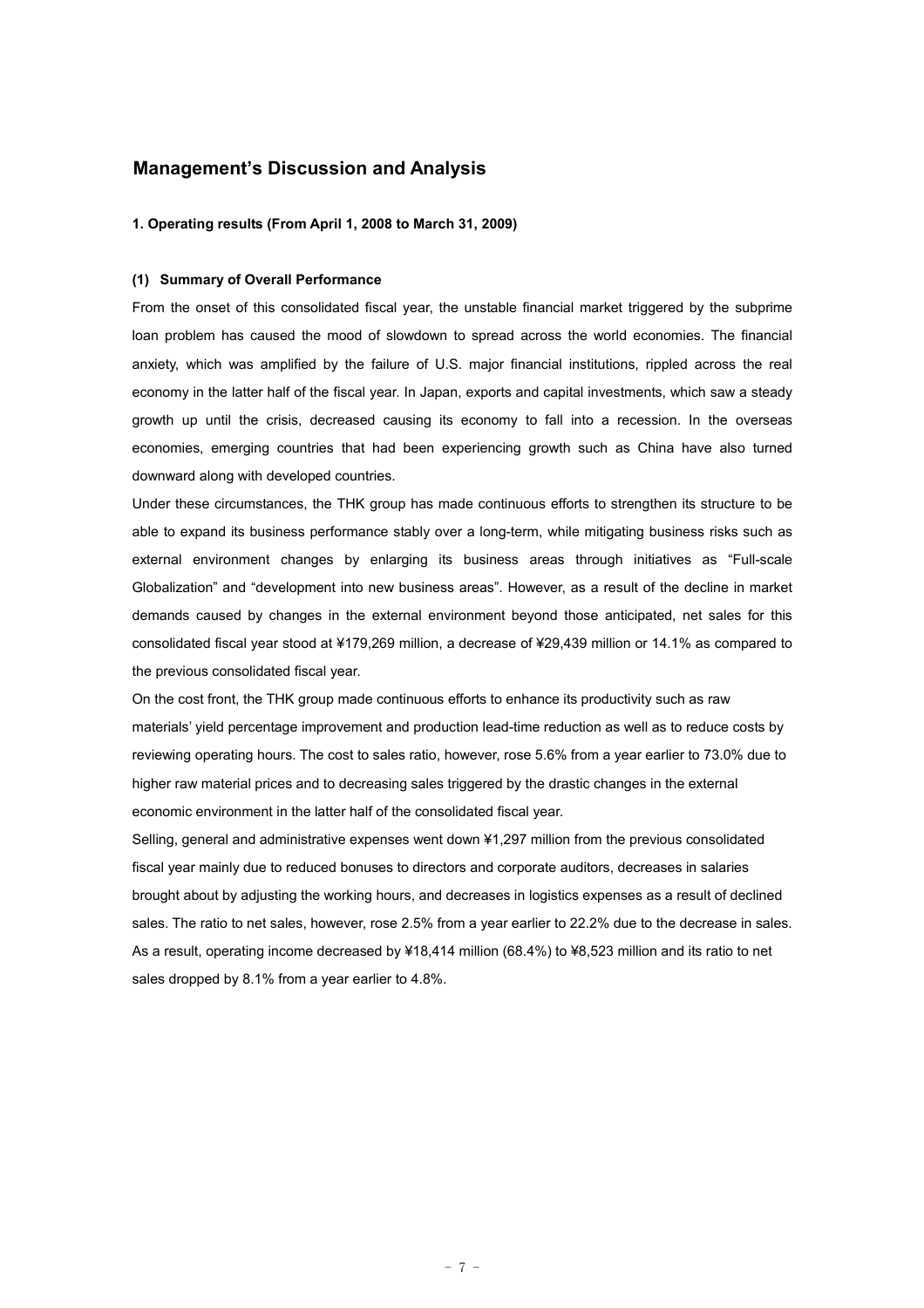Non-operating income stood at ¥2,754 million generated by interest and dividend income as well as by amortization of negative goodwill, while non-operating expenses amounted to ¥2,948 million due mainly to foreign exchange losses. As a result, the net non-operating expenses stood at ¥193 million. Ordinary income was ¥8,329 million, decreased by ¥18, 697 million (69.2%) from the previous consolidated fiscal year. Net income for this fiscal year stood at ¥1,204 million, decreased by ¥17,119 million (93.4%) from a year earlier, because of additional losses and expenses incurred such as a partial reversal of deferred tax assets.

#### **(2) Business Segment Information**

The summary of business segment information is given below.

#### Industrial Equipment-Related Business

In Japan, sales to the general machinery and the flat panel industries remained strong in the first half of the fiscal year as a result of the efforts made to cultivate new customers as well as to expand transaction with existing customers. In the latter half of the fiscal year, however, the overall demand sharply declined. In the Americas, the adjustment phase has continued overall in the general machinery and the electronics industries since the first half of the fiscal year. In Europe, sales grew mainly in those to the general machinery and the machine tool industries in the first half of the fiscal year helped by an increased demand for machinery. In Asia and others, sales to the machine tool industry in China and Taiwan and the flat panel industry in South Korea increased in the first half of the fiscal year. In the latter half of the fiscal year, however, the overall demand in the overseas regions rapidly deteriorated.

As a result, net sales and operating income for this consolidated fiscal year decreased ¥23,950 million and ¥16,348 million from a year earlier to ¥144,336 million and ¥19,934 million, respectively.

#### Transportation Equipment-Related Business

The car production saw a steady increase in Japan and Europe while it declined in the Americas for the first half of this fiscal year, and it declined among all the countries for the latter half. Under these circumstances, despite our continuous efforts to develop new customers as well as to expand trade with existing customers, net sales decreased ¥5,489 million from the previous consolidated fiscal year to ¥34,932 million. In addition, despite our continuous effort to cut costs, operating loss was ¥4,526 million due mainly to the rapid deterioration of demands as well as to the amortization of goodwill.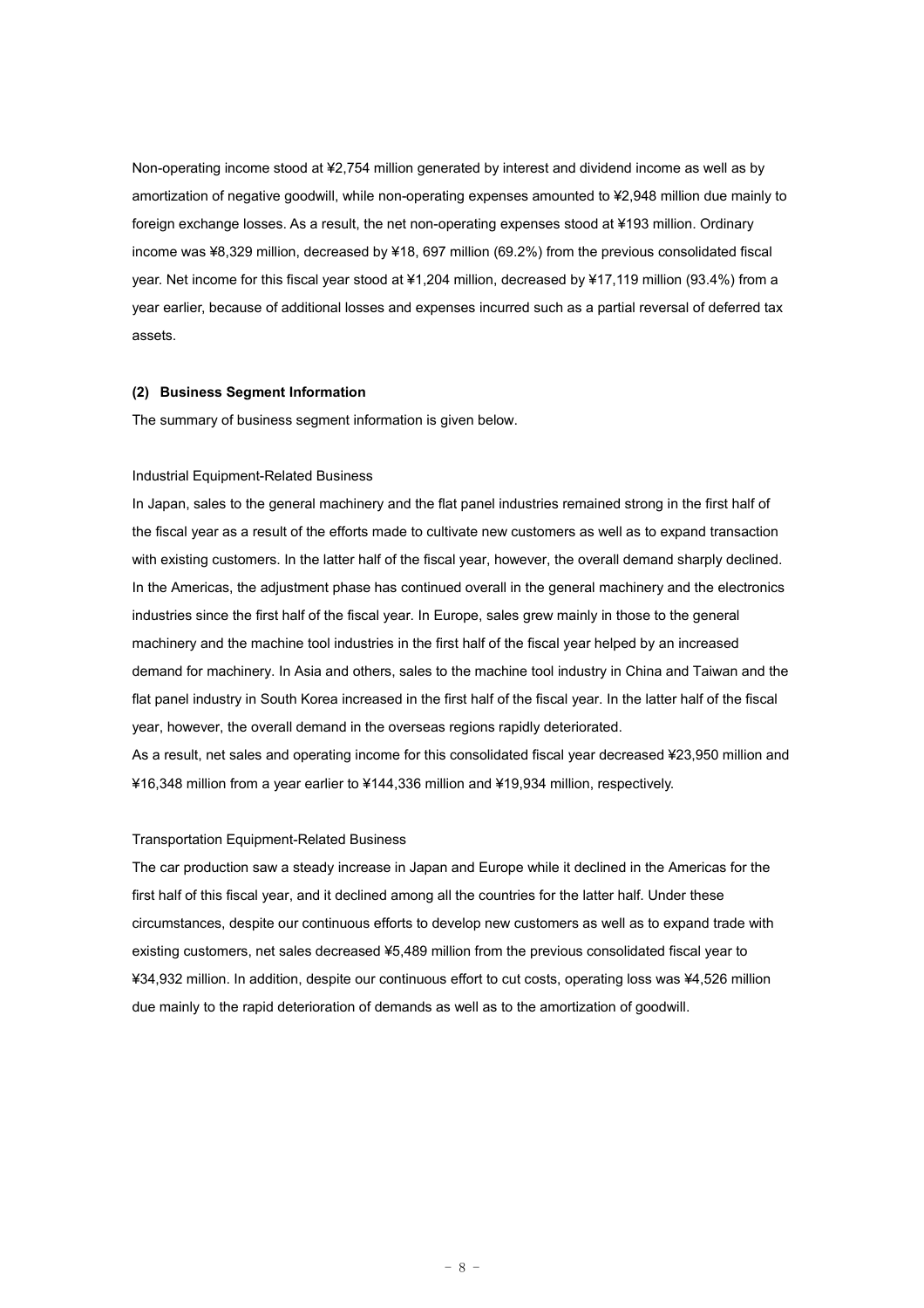#### **(3) Geographical Segment Information**

The summary of geographical segment information is given below.

#### Japan

In spite of slowing capital investments and production activities of enterprises, sales to the general machinery and the flat panel display industries remained steady in Japan during the first half of the fiscal year as a result of our efforts to cultivate new customers as well as to expand business transactions with existing customers. However, net sales to customers decreased ¥30,463 million from the previous consolidated fiscal year to ¥115,281 million mainly due to the rapid decline in the overall demand in the latter half of the term. Despite our efforts to improve productivity as well as to reduce costs through reviewing operating hours, operating income also fell ¥14,256 million from a year earlier to ¥13,652 million due to the decline in sales.

#### The Americas

In the Americas, despite the efforts made by our sales division and production division for an integrated approach to cultivate new customers as well as to expand business transactions with existing customers, the electronics and the auto industries have continued to remain in an adjustment phase since the first half of the fiscal year, and market demands have rapidly declined overall towards the end of the fiscal year. The continued weakening dollar and rising yen have also contributed to the decreases in net sales to customers and operating income, which stood at ¥23,922 million and ¥1,352 million respectively, decreases of ¥1,550 million and ¥86 million from the previous consolidated fiscal year.

#### Europe

In Europe, as a result of taking sales/production integrated approach, business transactions for the transportation equipment industry expanded. However, net sales to customers decreased ¥539 million from the previous consolidated fiscal year to ¥24,887 million due mainly to the rapid decline in demands of the machine tool, the general machinery, and the electronics industries towards the end of the fiscal year, as well as to the effect of the continued rising yen. Operating income decreased ¥2,443 million from the previous consolidated fiscal year to ¥1,048 million due largely to the decrease in net sales and to the gain on refund of import tax which was recognized in the previous consolidated fiscal year.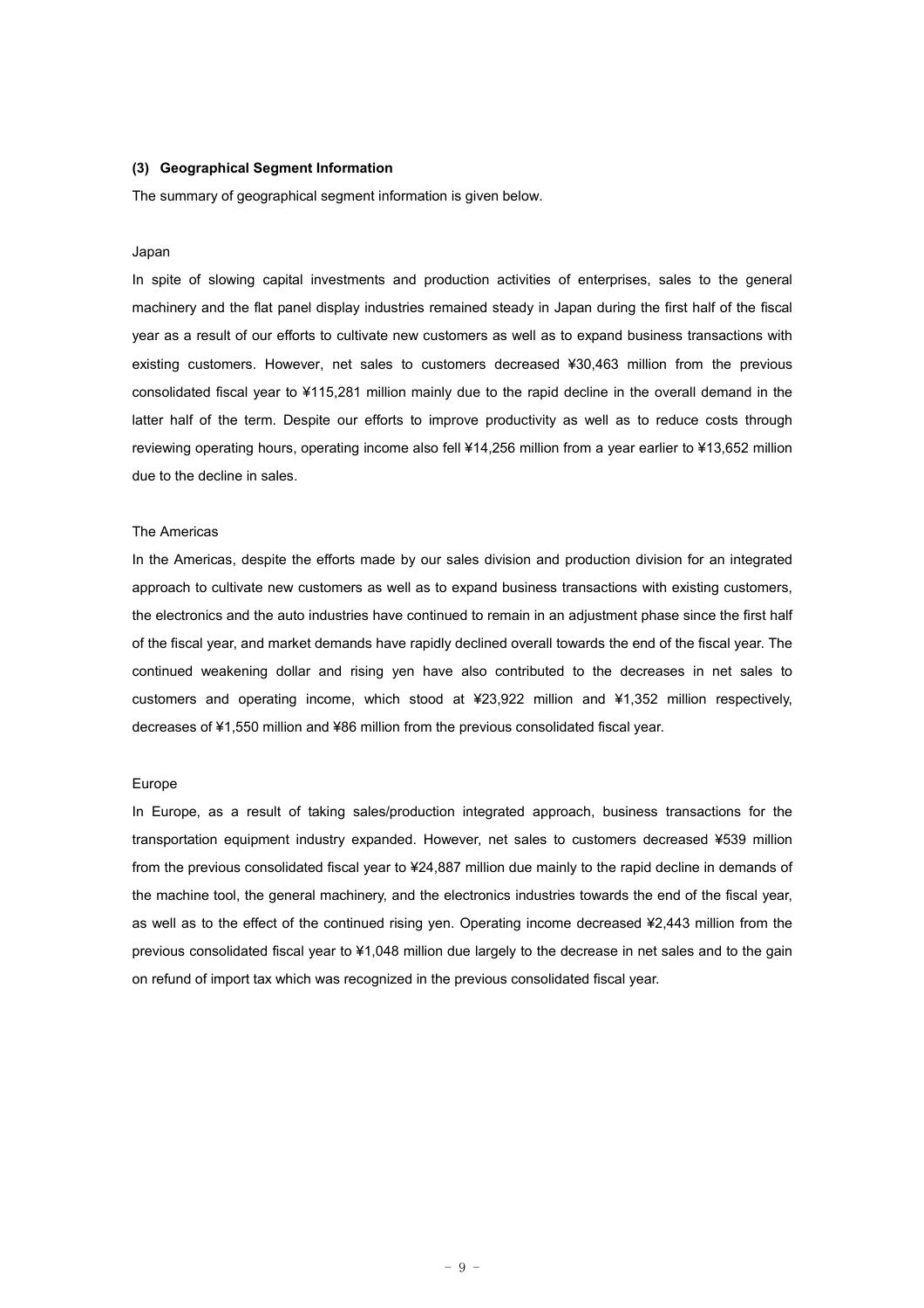#### Asia and others

In Asia and other areas, the machine tool industry in such countries as China and Taiwan, and the flat panel display industry in South Korea showed a steady growth during the first half of the fiscal year. In spite of the rapid deterioration of demands among the regions towards the end of the fiscal year, net sales to customers of Asia and other areas increased ¥3,113 million to ¥15,177 million from the previous consolidated fiscal year. Operating income decreased ¥975 million to ¥321 million from the previous consolidated fiscal year, which was mainly impacted by increasing fixed costs in China and the effect of rising yen in Taiwan.

### **(4) Forecasts for the fiscal year ending March 31, 2010**

Because of the need to anticipate for an extremely adverse external environment for the current time being, net sales, operating loss, ordinary loss, and net loss for the consolidated fiscal year ending March 31, 2010 are expected to be ¥110,000 million, ¥15,000 million, ¥14,300 million, and ¥14,500 million respectively.

The outlook of the world economy remains in a state of extreme uncertainty with the deterioration in the real economy spreading beyond the U.S., Europe, and Japan to the emerging countries such as China. The THK group considers the current environment as a "survival stage" and will strive to minimize the cash out by undertaking intensive cash management while strengthening the business infrastructure in order to make strides in the coming "revival stage."

### -Consolidated

|                     | <b>Net Sales</b> | Operating Income (Loss) | Ordinary Income (Loss) | Net Income (Loss) |
|---------------------|------------------|-------------------------|------------------------|-------------------|
| Millions of Yen     | ¥110.000         | $*(15,000)$             | $*(14,300)$            | ¥(14,500)         |
| Component ratio (%) | 100.0%           | $(13.6)\%$              | $(13.0)\%$             | $(13.2)\%$        |
| Fluctuation (%)     | (38.6)%          | $-$ %                   | $-$ %                  | $-$ %             |
| -Non consolidated   |                  |                         |                        |                   |
|                     | <b>Net Sales</b> | Operating Income (Loss) | Ordinary Income (Loss) | Net Income (Loss) |
| Millions of Yen     | ¥60.000          | $*(7,200)$              | $*(7,200)$             | $*(7,500)$        |
| Component ratio (%) | 100.0%           | $(12.0)\%$              | $(12.0)\%$             | $(12.5)\%$        |
| Fluctuation (%)     | $(46.7)\%$       | $-$ %                   | $-$ %                  | $-$ %             |

*(Note) Average exchange rates assumed and used for above forecasts are as follows:*

*U.S.dollar 1=¥98.00 Euro 1=¥120.00*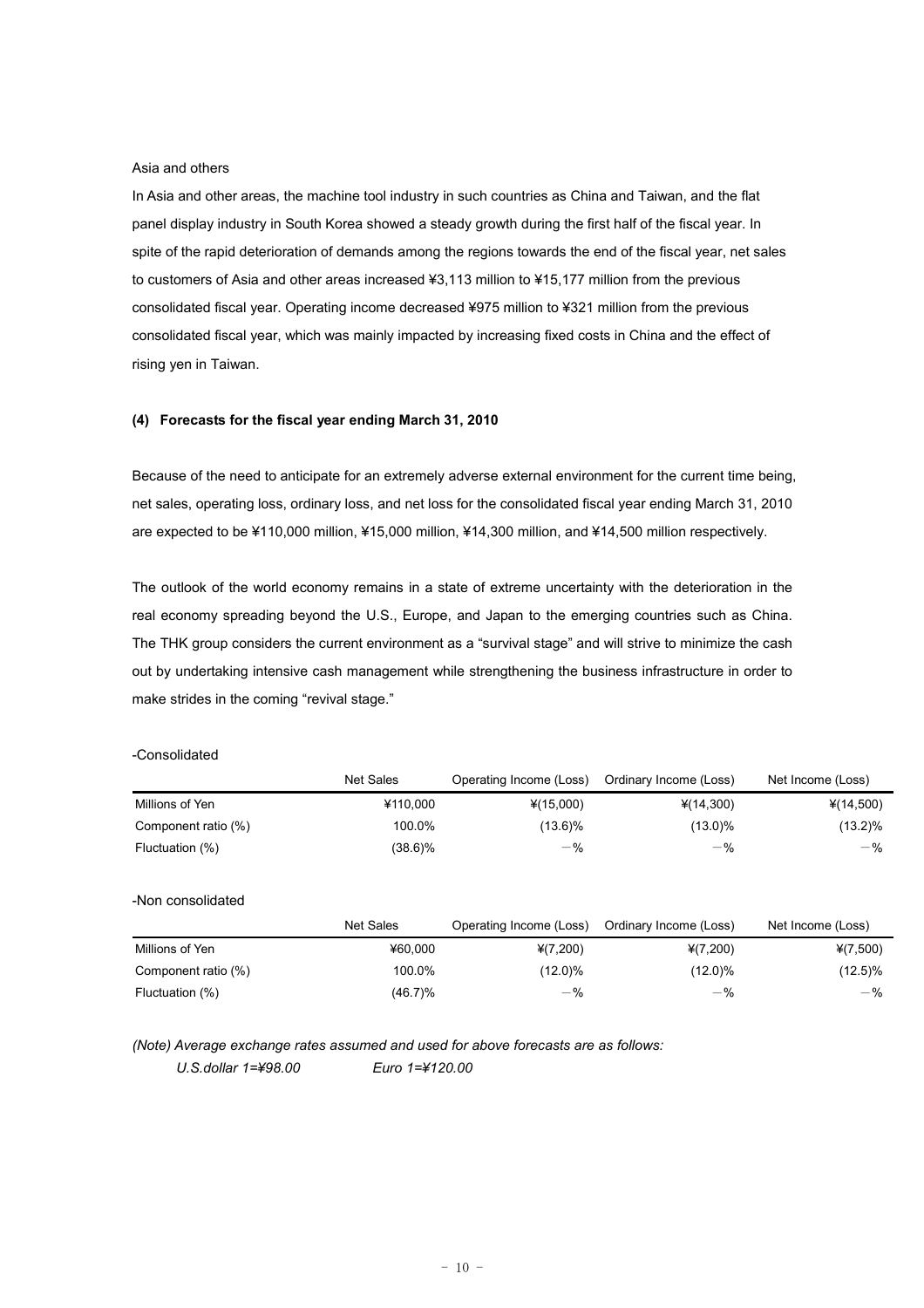## **For reference: Cash Flow Indices**

| Year ended March 31                                    | 2006  | 2007  | 2008  | 2009  |
|--------------------------------------------------------|-------|-------|-------|-------|
| Net Worth / Total Assets (%)                           | 68.9  | 71.1  | 72.3  | 73.4  |
| Market Capitalization /<br>Total Assets (%)            | 205.4 | 140.2 | 87.0  | 73.6  |
| Interest-bearing Debt /<br>Operating Cash Flow (years) | 0.8   | 0.2   | 0.3   | 0.8   |
| Operating Cash Flow /<br>Interest Paid (times)         | 120.0 | 233.9 | 105.0 | 211.8 |

*(Note 1) All indices are computed based on consolidated data.*

*(Note 2) Market capitalization equals the stock price at the end of year multiplied by the number of issued shares at the end of year.*

*(Note 3) Zero Coupon Convertible bonds are included in the interest-bearing debt.*

## **Basic Policies Regarding Distribution of Profits and Dividends**

Not only its basic policy which is to provide shareholders with stable and continuous dividends, THK CO., LTD. places priority on providing shareholders with proactive distribution of profit befitting operating results, simultaneously strengthening its financial soundness by securing internal reserve.

In accordance with these policies, the Company plans ¥8.00 per share for this year end dividends. As a result, cash dividends applicable for the year ended March 31, 2009 will be ¥20.00 per share, with the interim dividends of ¥12.00 per share. The Company also plans ¥15.00 per share in total (¥7.50 per share at the semiannual-end) for the year ending March 31, 2010.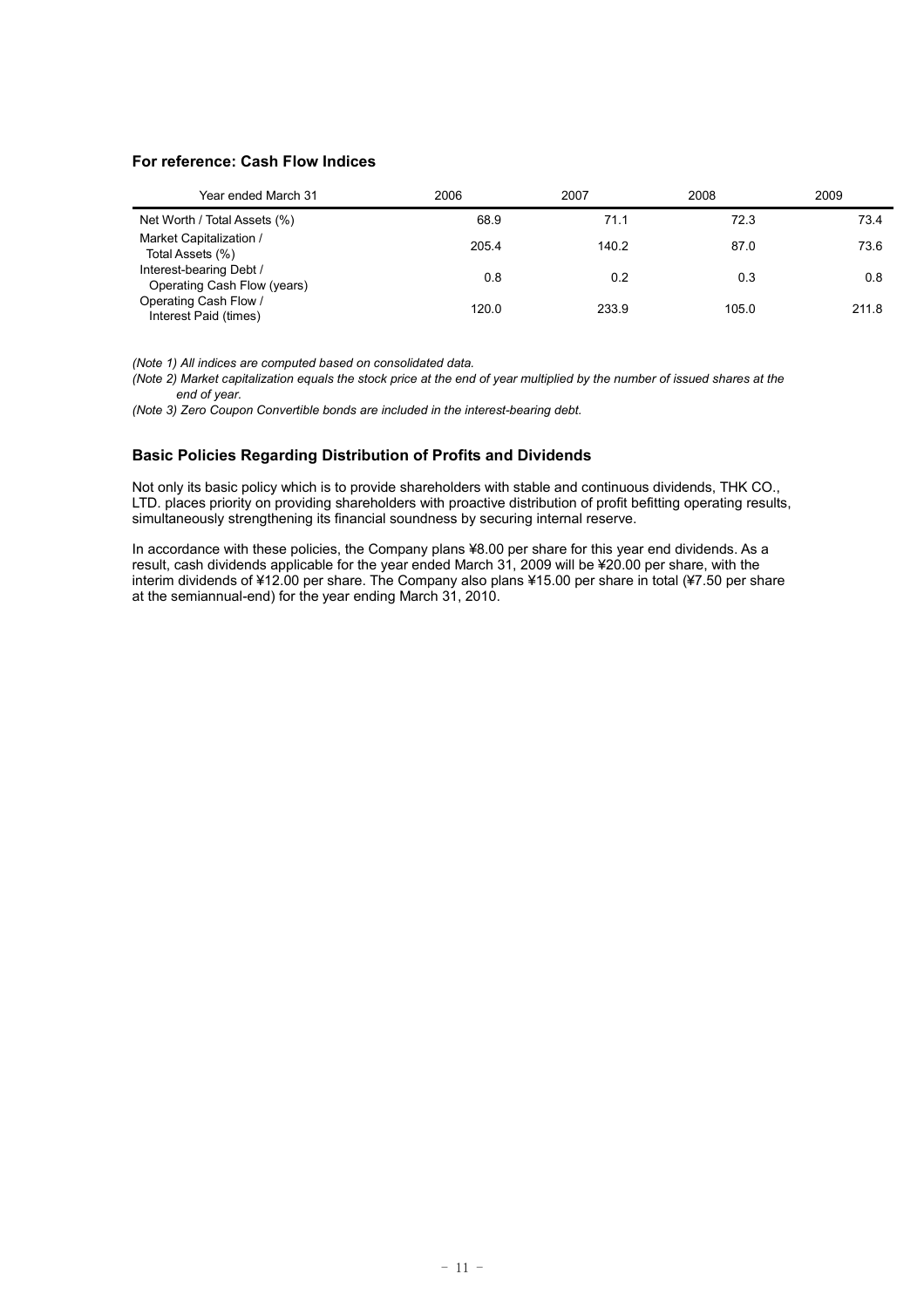# **Consolidated Financial Statements**

|                                          |                                                   | (Millions of Yen)                                  |
|------------------------------------------|---------------------------------------------------|----------------------------------------------------|
|                                          | Year End<br>-Current Year<br>As of March 31, 2009 | Year End<br>-Previous Year<br>As of March 31, 2008 |
| <b>Assets</b>                            |                                                   |                                                    |
| Current assets:                          |                                                   |                                                    |
| Cash and bank deposits                   | ¥64,130                                           | ¥48,162                                            |
| Accounts and notes receivable            | 36,808                                            | 65,353                                             |
| Short-term investments in securities     |                                                   | 1,648                                              |
| Merchandise and finished goods           | 12.510                                            | 13,310                                             |
| Work in process                          | 4,421                                             | 5,842                                              |
| Raw materials and supplies               | 10,204                                            | 10,162                                             |
| Deferred tax assets                      | 2,738                                             | 3,373                                              |
| Short-term loans receivable              | 2,049                                             | 728                                                |
| Other current assets                     | 2,737                                             | 3,999                                              |
| Less: Allowance for bad debts            | (233)                                             | (247)                                              |
| Total current assets                     | 135,368                                           | 152,333                                            |
| Fixed assets:                            |                                                   |                                                    |
| Property, plant and equipment:           |                                                   |                                                    |
| Buildings and structures                 | 51,031                                            | 49,221                                             |
| Accumulated depreciation                 | (23, 654)                                         | (22, 547)                                          |
| Buildings and structures-net             | 27,377                                            | 26,674                                             |
| Machinery, equipment and vehicles        | 117,265                                           | 114,767                                            |
| Accumulated depreciation                 | (79, 687)                                         | (76, 797)                                          |
| Machinery, equipment and vehicles-net    | 37,578                                            | 37,970                                             |
| Land                                     | 12,962                                            | 13,143                                             |
| Construction in progress                 | 3,974                                             | 7,637                                              |
| Other                                    | 13,692                                            | 12,910                                             |
| Accumulated depreciation                 | (10,582)                                          | (10, 265)                                          |
| Other-net                                | 3,109                                             | 2,645                                              |
| Total property, plant and equipment -net | 85,001                                            | 88,070                                             |
| Intangibles                              |                                                   |                                                    |
| Goodwill                                 | 8,269                                             | 10,994                                             |
| Other                                    | 1,140                                             | 818                                                |
| Total intangibles                        | 9,410                                             | 11,813                                             |
| Investments and other                    |                                                   |                                                    |
| Long-term investments in securities      | 4,280                                             | 5,418                                              |
| Deferred tax assets                      | 1,635                                             | 2,425                                              |
| Other                                    | 5,081                                             | 4,504                                              |
| Less: Allowance for bad debts            | (427)                                             | (336)                                              |
| Total investments and other              | 10,570                                            | 12,012                                             |
| Total fixed assets                       | 104,982                                           | 111,896                                            |
| <b>Total assets</b>                      | 240,350                                           | 264,229                                            |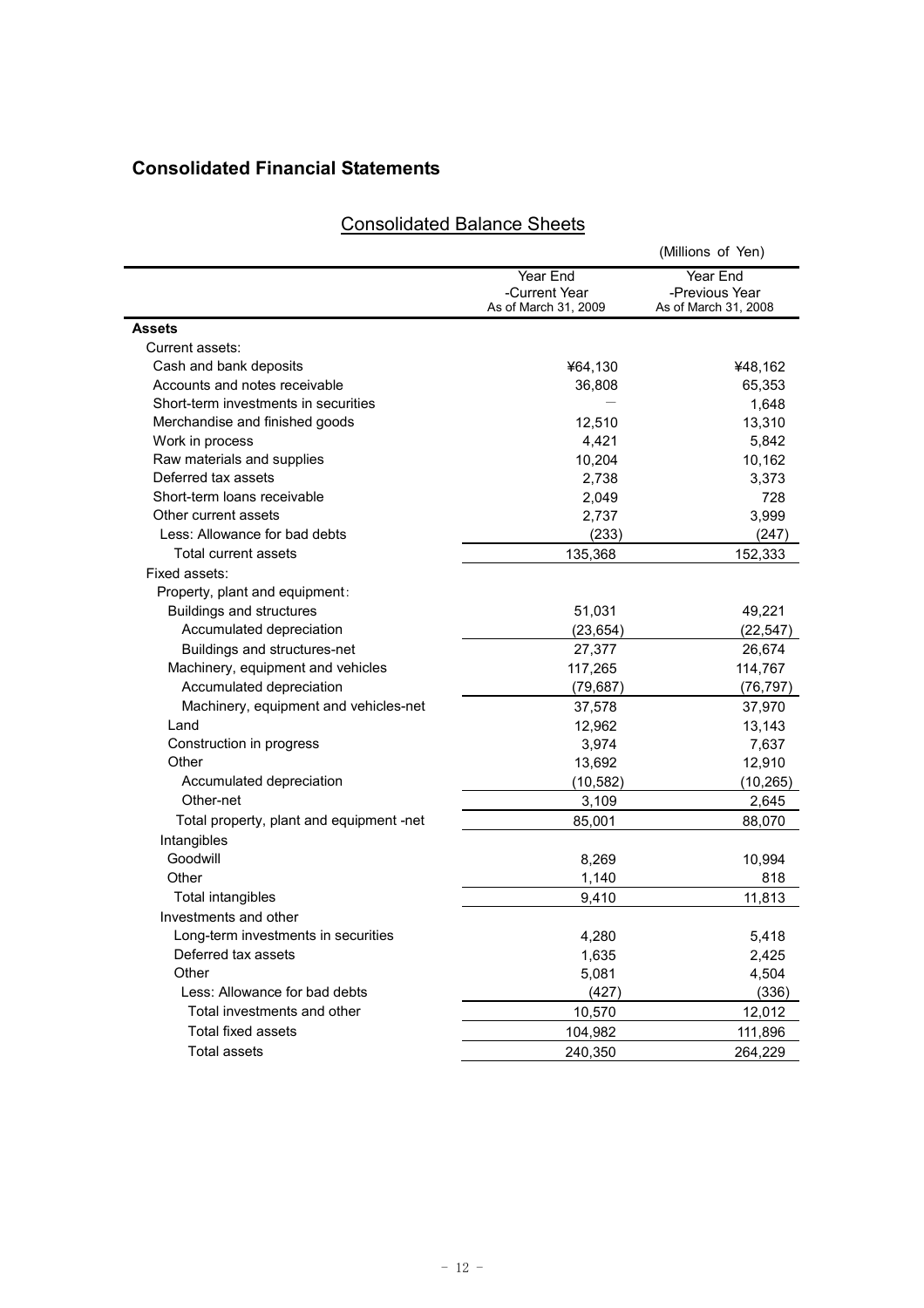|                                               |                                                   | (Millions of Yen)                                  |
|-----------------------------------------------|---------------------------------------------------|----------------------------------------------------|
|                                               | Year End<br>-Current Year<br>As of March 31, 2009 | Year End<br>-Previous Year<br>As of March 31, 2008 |
| <b>Liabilities</b>                            |                                                   |                                                    |
| Current liabilities:                          |                                                   |                                                    |
| Accounts and notes payable                    | ¥20,423                                           | ¥37,175                                            |
| Current portion of bonds                      |                                                   | 5,000                                              |
| Income taxes payable                          | 363                                               | 1,494                                              |
| Accrued bonuses to employees                  | 1,716                                             | 2,703                                              |
| Accrued bonuses to directors and corporate    |                                                   |                                                    |
| auditors                                      |                                                   | 100                                                |
| Other                                         | 11,337                                            | 15,069                                             |
| Total current liabilities                     | 33,841                                            | 61,542                                             |
| Long-term liabilities:                        |                                                   |                                                    |
| Long-term bank loans                          | 20,000                                            |                                                    |
| Deferred tax liabilities                      | 2,809                                             | 3,450                                              |
| Reserve for employees' retirement benefits    | 4,322                                             | 3,995                                              |
| Reserve for retirement benefits for directors |                                                   |                                                    |
| and corporate auditors                        | 125                                               | 112                                                |
| Reserve for product warranty                  | 118                                               | 154                                                |
| Negative goodwill                             | 324                                               | 972                                                |
| Other                                         | 1,096                                             | 1,049                                              |
| Total long-term liabilities                   | 28,796                                            | 9,733                                              |
| <b>Total liabilities</b>                      | 62,637                                            | 71,276                                             |
| <b>Net assets</b>                             |                                                   |                                                    |
| Shareholders' equity:                         |                                                   |                                                    |
| Common stock                                  | 34,606                                            | 34,606                                             |
| Additional paid-in capital                    | 44,342                                            | 44,343                                             |
| Retained earnings                             | 114,998                                           | 117,578                                            |
| Treasury stock                                | (11, 351)                                         | (11, 347)                                          |
| Total shareholders' equity                    | 182,595                                           | 185,181                                            |
| Valuation and adjustments:                    |                                                   |                                                    |
| Net unrealized gain on other securities       | 144                                               | 469                                                |
| Foreign currency translation adjustments      | (6, 205)                                          | 5,302                                              |
| Total valuation and adjustments               | (6,061)                                           | 5,772                                              |
| <b>Minority Interests</b>                     | 1,179                                             | 1,999                                              |
| Total net assets                              | 177,712                                           | 192,953                                            |
| Total liabilities and net assets              | 240,350                                           | 264,229                                            |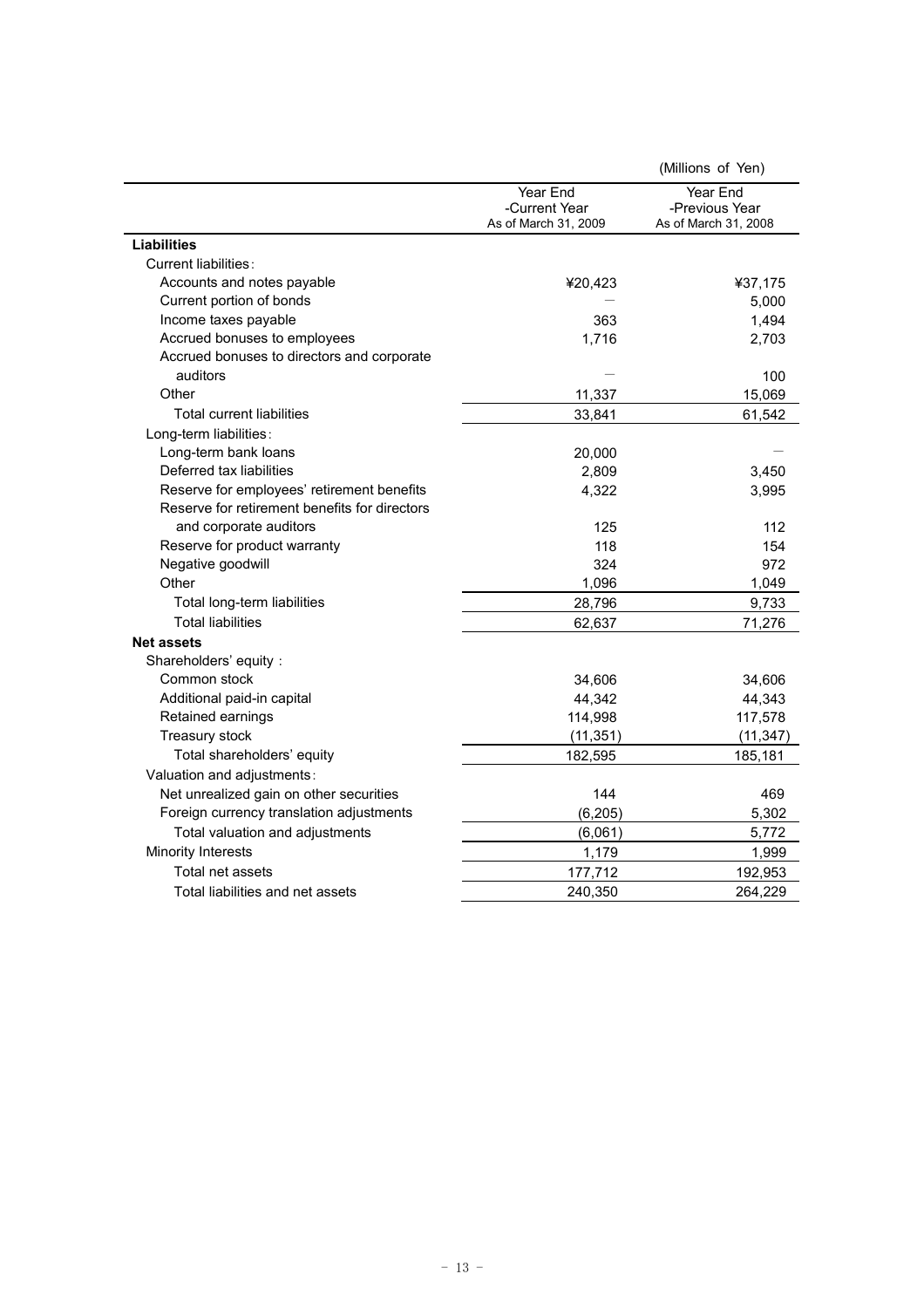# Consolidated Statements of Income

|                                                  |                                                                                  | (Millions of Yen)                                                                |
|--------------------------------------------------|----------------------------------------------------------------------------------|----------------------------------------------------------------------------------|
|                                                  | <b>Year Ended</b><br>March 31, 2009<br>(From April 1, 2008<br>to March 31, 2009) | <b>Year Ended</b><br>March 31, 2008<br>(From April 1, 2007<br>to March 31, 2008) |
| Net sales                                        | ¥179,269                                                                         | ¥208,708                                                                         |
| Cost of sales                                    | 130,928                                                                          | 140,655                                                                          |
| Gross profit                                     | 48,340                                                                           | 68,052                                                                           |
| Selling, general and administrative expenses:    |                                                                                  |                                                                                  |
| Freight expenses                                 | 4,393                                                                            | 4,662                                                                            |
| Advertisement expenses                           | 1,495                                                                            | 1,250                                                                            |
| Provision for bad debts                          | 177                                                                              | 77                                                                               |
| Salaries and benefits                            | 12,017                                                                           | 12,356                                                                           |
| Provision for bonuses                            | 627                                                                              | 955                                                                              |
| Provision for bonuses to directors and corporate |                                                                                  |                                                                                  |
| auditors                                         |                                                                                  | 100                                                                              |
| Net periodic retirement costs                    | 353                                                                              | 300                                                                              |
| Rent expenses                                    | 2,254                                                                            | 2,338                                                                            |
| Depreciation and amortization                    | 1,008                                                                            | 943                                                                              |
| Research and development                         | 3,046                                                                            | 2,959                                                                            |
| Amortization of goodwill                         | 2,727                                                                            | 2,754                                                                            |
| Other                                            | 11,716                                                                           | 12,415                                                                           |
| Total selling, general and administrative        |                                                                                  |                                                                                  |
| expenses                                         | 39,817                                                                           | 41,115                                                                           |
| Operating income                                 | 8,523                                                                            | 26,937                                                                           |
| Non-operating income:                            |                                                                                  |                                                                                  |
| Interest income                                  | 494                                                                              | 887                                                                              |
| Dividend income                                  | 64                                                                               | 46                                                                               |
| Amortization of negative goodwill                | 1,063                                                                            | 648                                                                              |
| Equity earnings of affiliates                    |                                                                                  | 197                                                                              |
| Rent income                                      | 254                                                                              | 240                                                                              |
| Other                                            | 878                                                                              | 739                                                                              |
| Total non-operating income                       | 2,754                                                                            | 2,758                                                                            |
| Non-operating expense:                           |                                                                                  |                                                                                  |
| Interest expenses                                | 118                                                                              | 184                                                                              |
| Commissions and fees                             | 41                                                                               | 66                                                                               |
| Foreign exchange loss                            | 2,431                                                                            | 2,287                                                                            |
| Equity losses of affiliates                      | 45                                                                               |                                                                                  |
| Other                                            | 310                                                                              | 131                                                                              |
| Total non-operating expenses                     | 2,948                                                                            | 2,669                                                                            |
| Ordinary income                                  | 8,329                                                                            | 27,026                                                                           |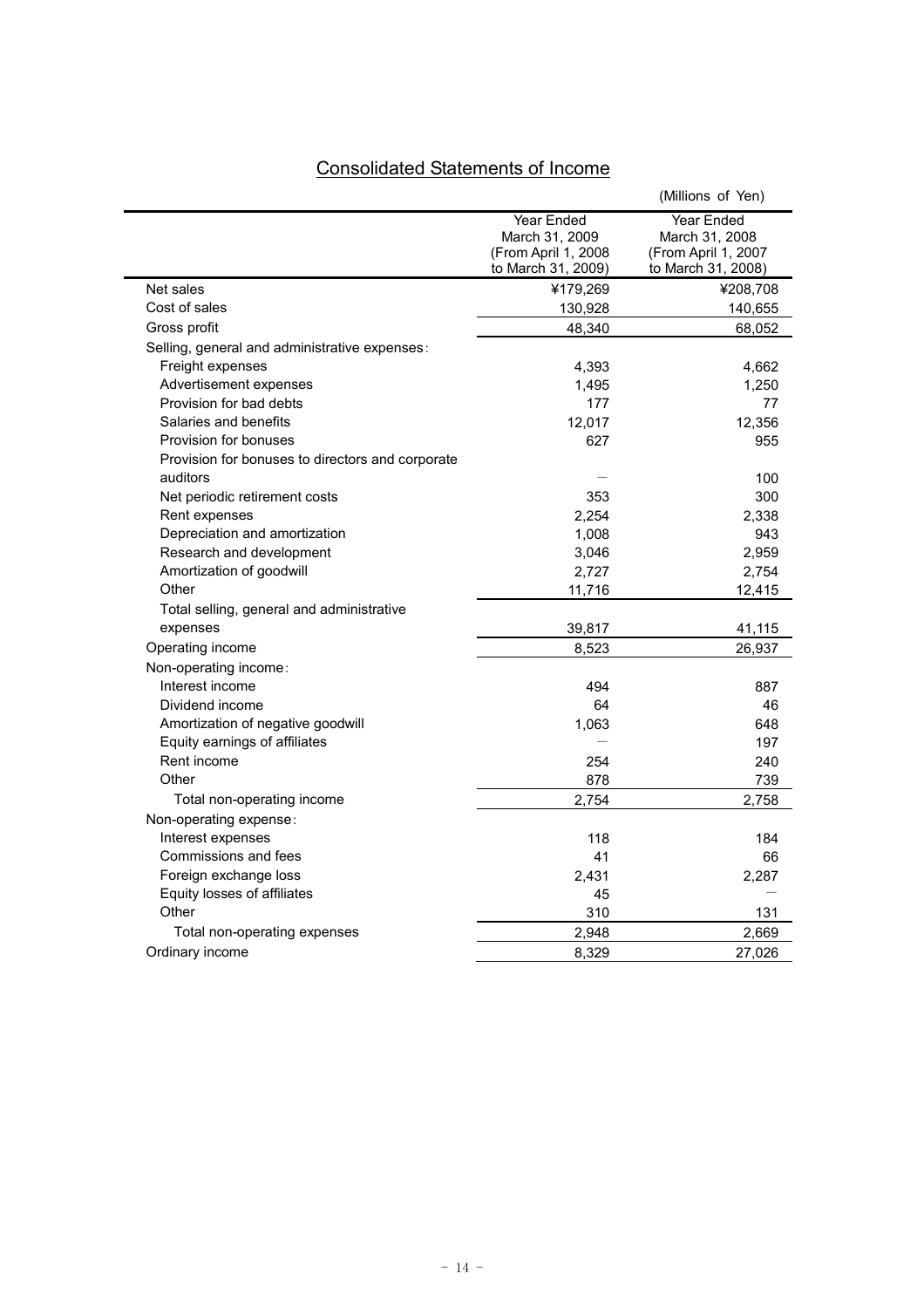|                                                 | Year Ended          | Year Ended          |
|-------------------------------------------------|---------------------|---------------------|
|                                                 | March 31, 2009      | March 31, 2008      |
|                                                 | (From April 1, 2008 | (From April 1, 2007 |
|                                                 | to March 31, 2009)  | to March 31, 2008)  |
| Extraordinary gain:                             |                     |                     |
| Gain on sales of property, plant and equipment  | ¥68                 | ¥62                 |
| Cancellation return of insurance contracts      |                     | 62                  |
| Other                                           | 4                   | 5                   |
| Total extraordinary gain                        | 72                  | 130                 |
| Extraordinary losses:                           |                     |                     |
| Loss on sales of property, plant and equipment  | 34                  | 38                  |
| Loss on disposal of property, plant and         |                     |                     |
| equipment                                       | 198                 | 208                 |
| Loss on sale of investments in securities       | 21                  |                     |
| Loss on write-down of investments in securities | 757                 | 10                  |
| Loss on impairment                              | 933                 | 136                 |
| Bank loan repayment-related expenses            |                     | 62                  |
| Other                                           | 171                 | 0                   |
| Total extraordinary losses                      | 2,118               | 455                 |
| Income before income tax and minority interests | 6,284               | 26,701              |
| Income taxes-current                            | 3,805               | 7,636               |
| Income taxes-deferred                           | 1,123               | 552                 |
| Total income taxes                              | 4,928               | 8,188               |
| <b>Minority interests</b>                       | 151                 | 188                 |
| Net income                                      | 1.204               | 18,323              |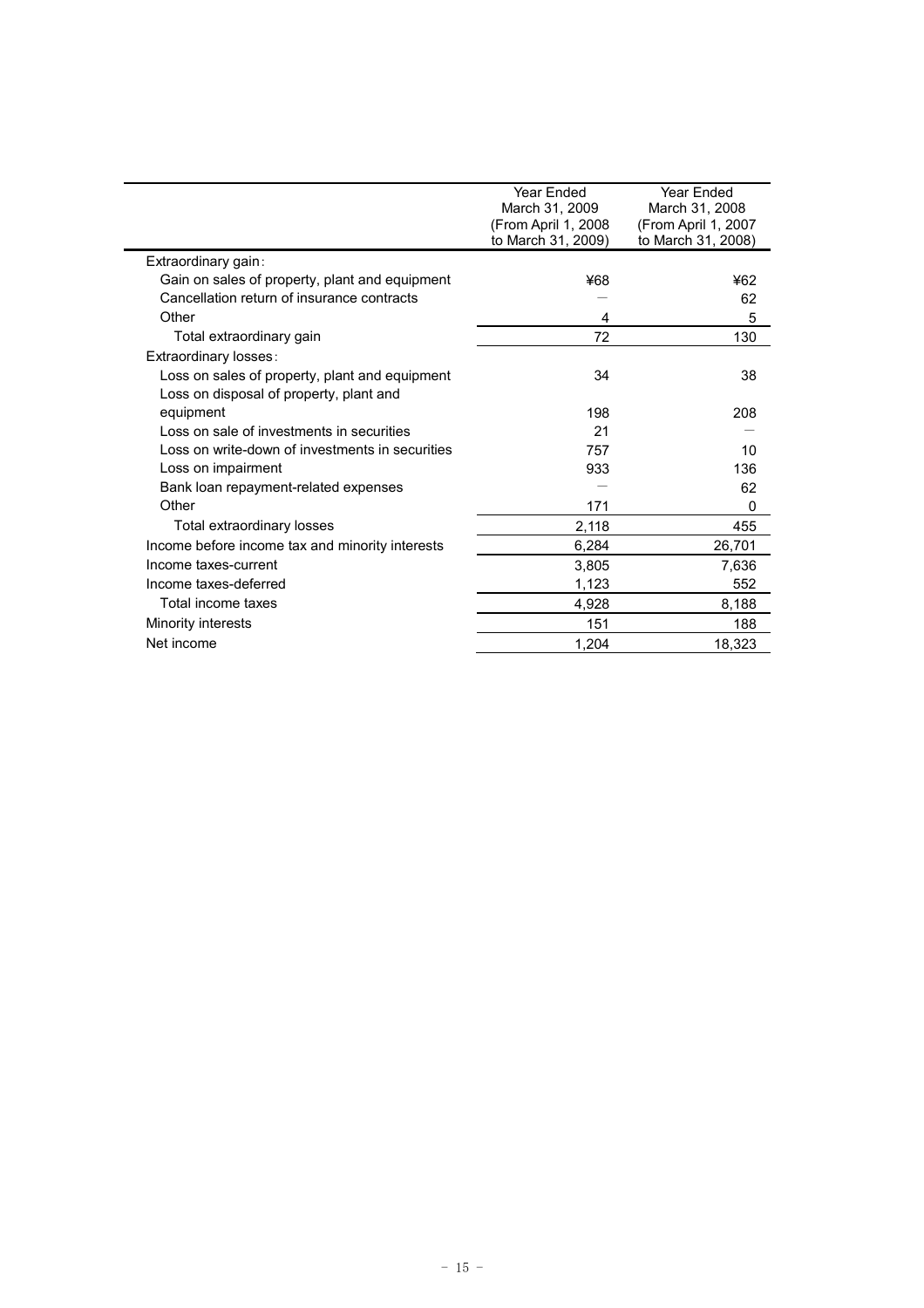|                             |                     | (Millions of Yen)   |
|-----------------------------|---------------------|---------------------|
|                             | Year Ended          | Year Ended          |
|                             | March 31, 2009      | March 31, 2008      |
|                             | (From April 1, 2008 | (From April 1, 2007 |
|                             | to March 31, 2009)  | to March 31, 2008)  |
| Shareholders' equity        |                     |                     |
| Common stock                |                     |                     |
| Beginning balance           | ¥34,606             | ¥33,916             |
| Change in the year:         |                     |                     |
| Issuance of new shares      |                     | 690                 |
| Total change in the year    |                     | 690                 |
| Ending balance              | 34,606              | 34,606              |
| Additional paid-in capital  |                     |                     |
| Beginning balance           | 44,343              | 43,653              |
| Change in the year:         |                     |                     |
| Issuance of new shares      |                     | 690                 |
| Disposal of treasury shares | (0)                 | 0                   |
| Total change in the year    | (0)                 | 690                 |
| Ending balance              | 44,342              | 44,343              |
| Retained earnings           |                     |                     |
| Beginning balance           | 117,578             | 104,275             |
| Change in the year:         |                     |                     |
| Dividends paid              | (3,858)             | (5,020)             |
| Net income                  | 1,204               | 18,323              |
| Other                       | 73                  |                     |
| Total change in the year    | (2,580)             | 13,303              |
| Ending balance              | 114,998             | 117,578             |
| Treasury stock              |                     |                     |
| Beginning balance           | (11, 347)           | (63)                |
| Change in the year:         |                     |                     |
| Purchase of treasury stocks | (6)                 | (11, 284)           |
| Disposal of treasury stocks | $\overline{c}$      | 0                   |
| Total change in the year    | (4)                 | (11, 283)           |
| Ending balance              | (11, 351)           | (11, 347)           |
| Total shareholders' equity  |                     |                     |
| Beginning balance           | 185,181             | 181,781             |
| Change in the year:         |                     |                     |
| Dividends paid              | (3,858)             | (5,020)             |
| Issuance of new shares      |                     | 1,380               |
| Net income                  | 1,204               | 18,323              |
| Purchase of treasury stocks | (6)                 | (11, 284)           |
| Disposal of treasury stocks | 1                   | 0                   |
| Other                       | 73                  |                     |
| Total change in the year    | (2, 585)            | 3,399               |
|                             |                     |                     |
| Ending balance              | 182,595             | 185,181             |

# Consolidated Statements of Changes in Net Assets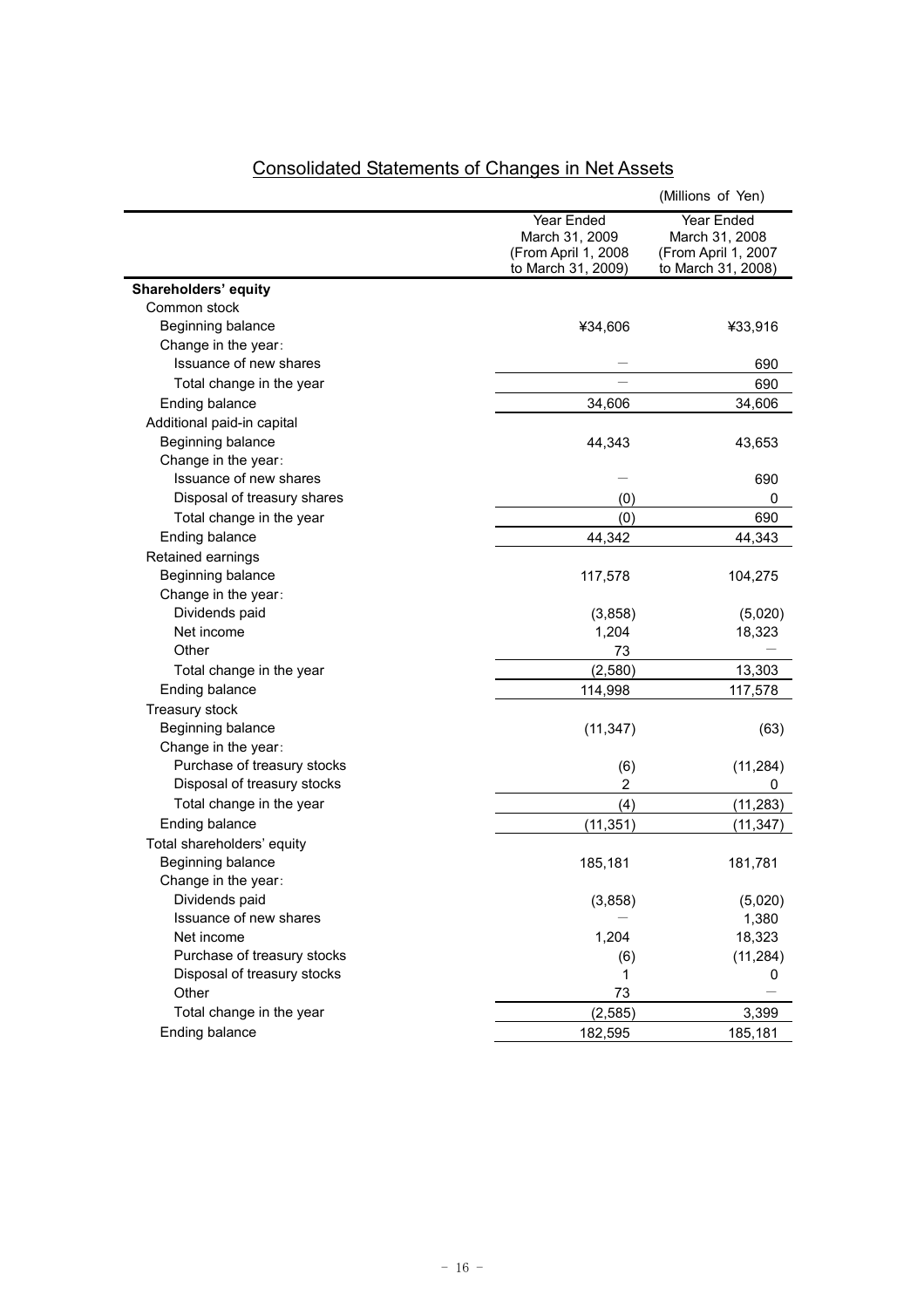|                                            | Year Ended<br>March 31, 2009<br>(From April 1, 2008<br>to March 31, 2009) | Year Ended<br>March 31, 2008<br>(From April 1, 2007<br>to March 31, 2008) |
|--------------------------------------------|---------------------------------------------------------------------------|---------------------------------------------------------------------------|
| <b>Valuation and adjustments</b>           |                                                                           |                                                                           |
| Unrealized gain (loss) on other securities |                                                                           |                                                                           |
| Beginning balance                          | ¥469                                                                      | ¥1,037                                                                    |
| Net change in the year                     | (325)                                                                     | (567)                                                                     |
| Ending balance                             | 144                                                                       | 469                                                                       |
| Foreign currency translation adjustments   |                                                                           |                                                                           |
| Beginning balance                          | 5,302                                                                     | 4,403                                                                     |
| Net change in the year                     | (11, 508)                                                                 | 898                                                                       |
| Ending balance                             | (6, 205)                                                                  | 5,302                                                                     |
| Total Valuation and adjustments            |                                                                           |                                                                           |
| Beginning balance                          | 5,772                                                                     | 5,441                                                                     |
| Net change in the year                     | (11, 833)                                                                 | 331                                                                       |
| Ending balance                             | (6,061)                                                                   | 5,772                                                                     |
| Minority interests                         |                                                                           |                                                                           |
| Beginning balance                          | 1,999                                                                     | 1,816                                                                     |
| Net change in the year                     | (820)                                                                     | 183                                                                       |
| Ending balance                             | 1,179                                                                     | 1,999                                                                     |
| Total net assets                           |                                                                           |                                                                           |
| Beginning balance                          | 192,953                                                                   | 189,039                                                                   |
| Change in the year:                        |                                                                           |                                                                           |
| Dividends paid                             | (3,858)                                                                   | (5,020)                                                                   |
| Issuance of new shares                     |                                                                           | 1,380                                                                     |
| Net income                                 | 1,204                                                                     | 18,323                                                                    |
| Purchase of treasury stocks                | (6)                                                                       | (11, 284)                                                                 |
| Disposal of treasury stocks                | 1                                                                         | 0                                                                         |
| Other                                      | 73                                                                        |                                                                           |
| Net changes in the items other than        |                                                                           |                                                                           |
| shareholders' equity                       | (12, 654)                                                                 | 514                                                                       |
| Total change in the year                   | (15, 240)                                                                 | 3,913                                                                     |
| Ending balance                             | 177,712                                                                   | 192,953                                                                   |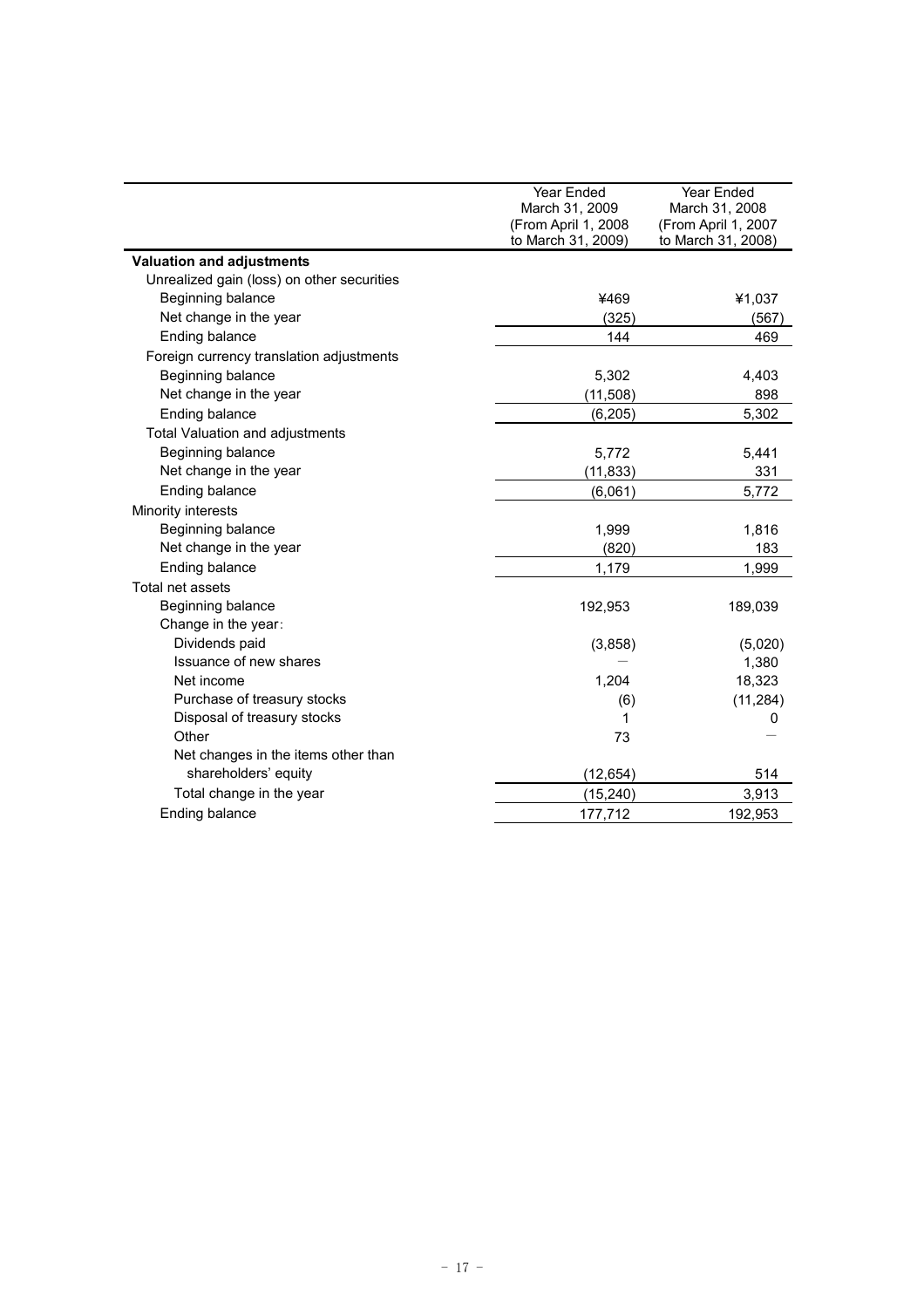# Consolidated Statements of Cash Flows

|                                                                                                 |                                                                           | (Millions of Yen)                                                         |
|-------------------------------------------------------------------------------------------------|---------------------------------------------------------------------------|---------------------------------------------------------------------------|
|                                                                                                 | Year Ended<br>March 31, 2009<br>(From April 1, 2008<br>to March 31, 2009) | Year Ended<br>March 31, 2008<br>(From April 1, 2007<br>to March 31, 2008) |
| Cash flows from operating activities:                                                           |                                                                           |                                                                           |
| Income before income taxes and minority                                                         |                                                                           |                                                                           |
| interests                                                                                       | ¥6,284                                                                    | ¥26,701                                                                   |
| Depreciation and amortization                                                                   | 10,636                                                                    | 10,138                                                                    |
| Loss on impairment                                                                              | 933                                                                       | 136                                                                       |
| Loss (gain) on sale/disposal of property, plant                                                 |                                                                           |                                                                           |
| and equipment                                                                                   | 164                                                                       | 184                                                                       |
| Increase (decrease) in provisions                                                               | (610)                                                                     | 606                                                                       |
| Interest and dividend income                                                                    | (558)                                                                     | (933)                                                                     |
| Interest expenses                                                                               | 118                                                                       | 184                                                                       |
| Foreign exchange loss (gain)                                                                    | (390)                                                                     | (587)                                                                     |
| Equity in losses (earnings) of affiliates                                                       | 45                                                                        | (197)                                                                     |
| Loss (gain) on sale of investments in securities<br>Loss (gain) on write-down of investments in | 21                                                                        |                                                                           |
| securities                                                                                      | 757                                                                       | 10                                                                        |
| Amortization of goodwill                                                                        | 2,727                                                                     | 2,754                                                                     |
| Amortization of negative goodwill                                                               | (1,063)                                                                   | (648)                                                                     |
| Decrease (increase) in trade receivables                                                        | 26,169                                                                    | 485                                                                       |
| Decrease (increase) in inventories                                                              | (836)                                                                     | (1,566)                                                                   |
| Increase (decrease) in trade payables                                                           | (13, 388)                                                                 | (2,402)                                                                   |
| Other                                                                                           | (2, 152)                                                                  | (2, 128)                                                                  |
| Subtotal                                                                                        | 28,860                                                                    | 32,737                                                                    |
| Interest and dividend received                                                                  | 594                                                                       | 1,028                                                                     |
| Interest paid                                                                                   | (135)                                                                     | (188)                                                                     |
| Income taxes paid                                                                               | (4, 126)                                                                  | (14, 196)                                                                 |
| Net cash provided by (used in) operating                                                        |                                                                           |                                                                           |
| activities                                                                                      | 25,192                                                                    | 19,381                                                                    |
| Cash flows from investing activities:                                                           |                                                                           |                                                                           |
| Purchase of property, plant and equipment                                                       | (16, 504)                                                                 | (19, 618)                                                                 |
| Proceeds from sale of property, plant and                                                       |                                                                           |                                                                           |
| equipment                                                                                       | 90                                                                        | 78                                                                        |
| Purchase of investments in securities                                                           | (1,077)                                                                   | (637)                                                                     |
| Proceeds from sale of investments in securities                                                 | 27                                                                        | 19                                                                        |
| Increase in loans receivable                                                                    | (2,007)                                                                   | (105)                                                                     |
| Collection on loans                                                                             | 682                                                                       | 77                                                                        |
| Purchase of investments in affiliates                                                           |                                                                           | (12, 129)                                                                 |
| Other                                                                                           | (289)                                                                     | (37)                                                                      |
| Cash flows provided by (used in) investing                                                      |                                                                           |                                                                           |
| activities                                                                                      | (19,078)                                                                  | (32, 354)                                                                 |
|                                                                                                 |                                                                           |                                                                           |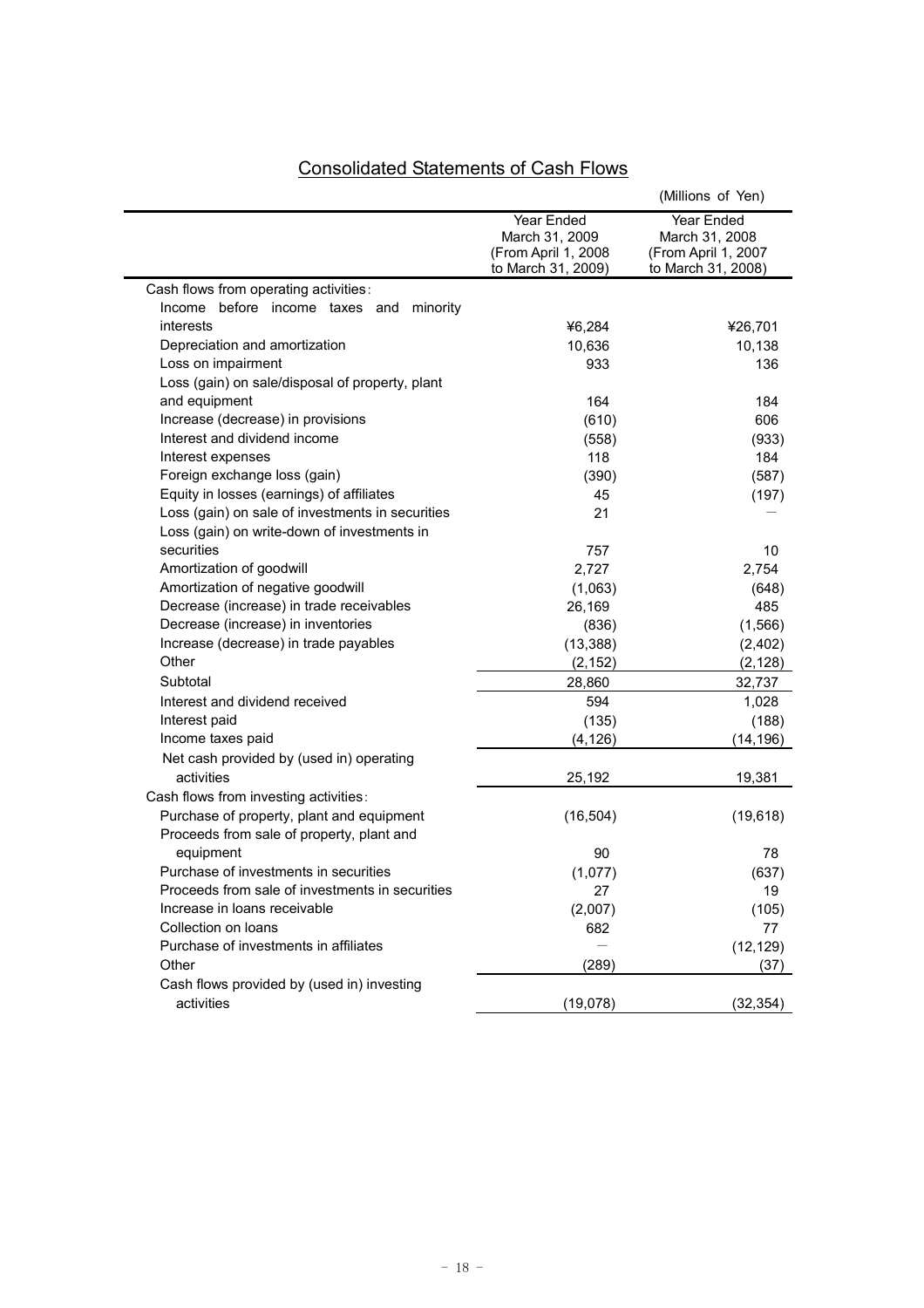|                                                  | Year Ended<br>March 31, 2009              | Year Ended<br>March 31, 2008              |
|--------------------------------------------------|-------------------------------------------|-------------------------------------------|
|                                                  | (From April 1, 2008<br>to March 31, 2009) | (From April 1, 2007<br>to March 31, 2008) |
| Cash flows from financing activities:            |                                           |                                           |
| Repayments of short-term bank loans              | $\overline{\mathbf{x}}-$                  | $*(500)$                                  |
| Repayments of long-term bank loans               |                                           | (13, 142)                                 |
| Proceeds from long-term bank loans               | 20,000                                    |                                           |
| Redemption of bonds                              | (5,000)                                   |                                           |
| Dividends paid                                   | (3,857)                                   | (5,013)                                   |
| Dividends paid to minority shareholders          | (30)                                      | (41)                                      |
| Purchase of treasury stocks                      | (6)                                       | (11, 278)                                 |
| Proceeds from sale of treasury stocks            |                                           | 0                                         |
| Repayments of lease obligations                  | (76)                                      |                                           |
| Other                                            |                                           | (0)                                       |
| Net cash provided by (used in) financing         |                                           |                                           |
| activities                                       | 11,030                                    | (29,975)                                  |
| Foreign currency translation adjustments on cash |                                           |                                           |
| and cash equivalents                             | (2,825)                                   | 805                                       |
| Net increase (decrease) in cash and cash         |                                           |                                           |
| equivalents                                      | 14,319                                    | (42, 142)                                 |
| Cash and cash equivalents, beginning of the year | 49,810                                    | 91,953                                    |
| Cash and cash equivalents, end of the year       | 64,130                                    | 49,810                                    |